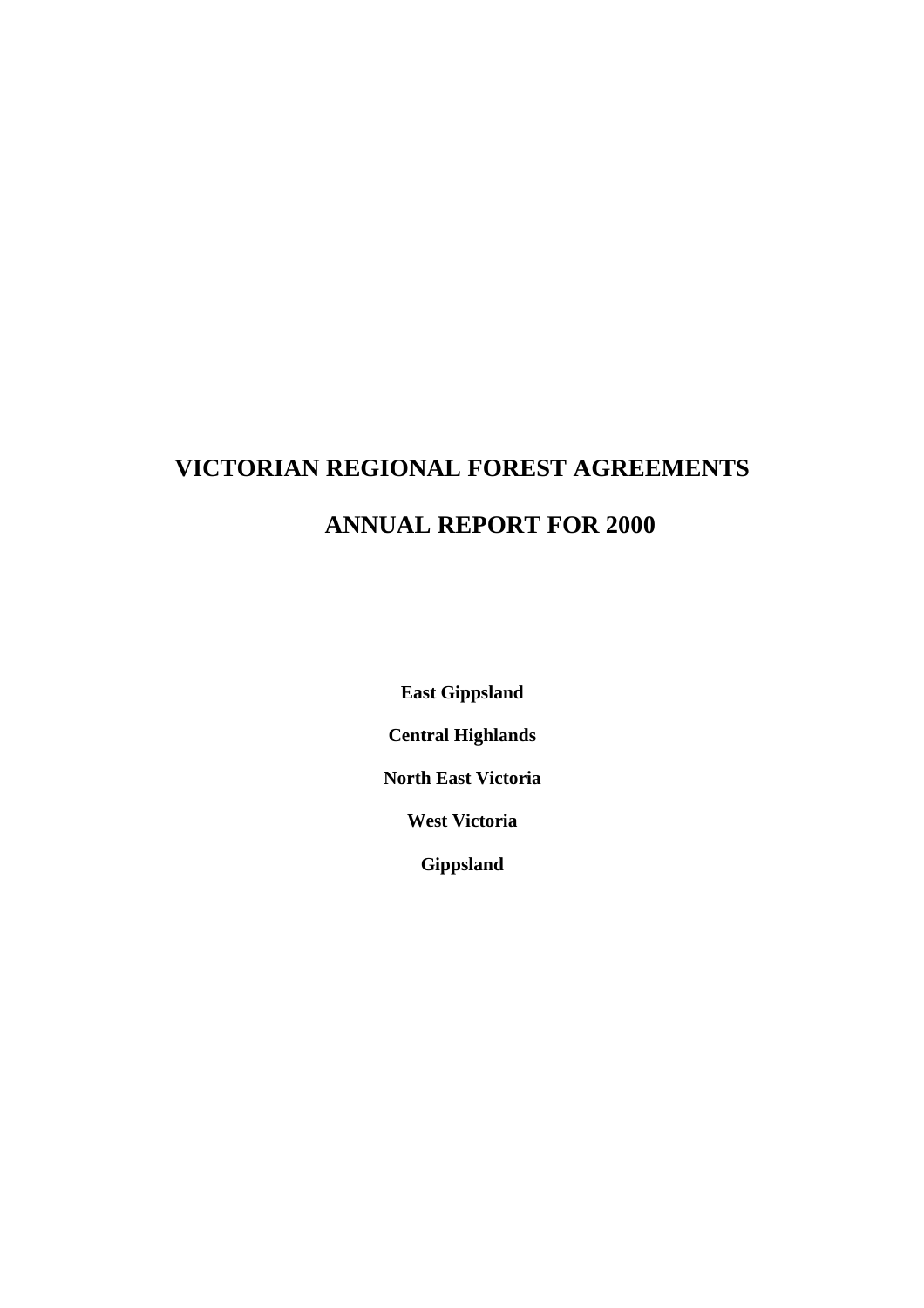#### **VICTORIAN REGIONAL FOREST AGREEMENTS ANNUAL REPORT 2000**

This report covers all five Victorian Regional Forest Agreements (RFAs):

- East Gippsland signed February 1997
- Central Highlands signed March 1998
- North East Victoria signed August 1999
- West Victoria signed March 2000
- Gippsland signed March 2000

It fulfils the obligations under clause 25 of the East Gippsland RFA, clause 35 of the Central Highlands and North East Victoria RFAs, and clause 36 of the West Victoria and Gippsland RFAs whereby the parties to the Agreements are to report annually on the milestones set out in those Agreements. The milestones are set out in Attachments 3 (East Gippsland) and 4 (Central Highlands, North East Victoria, West Victoria and Gippsland) of the RFAs, and are outlined in Tables 1 - 5 of this report.

The parties have agreed to provide the annual reports on milestones for all completed RFAs simultaneously.

While the main focus of this report is on milestones due for completion by the end of 2000, detail on significant action towards other milestones is also provided. Some milestone dates in the East Gippsland, Central Highlands and North East Victoria RFAs were amended in the West Victoria and Gippsland RFAs. The amended dates are reflected in this Annual Report.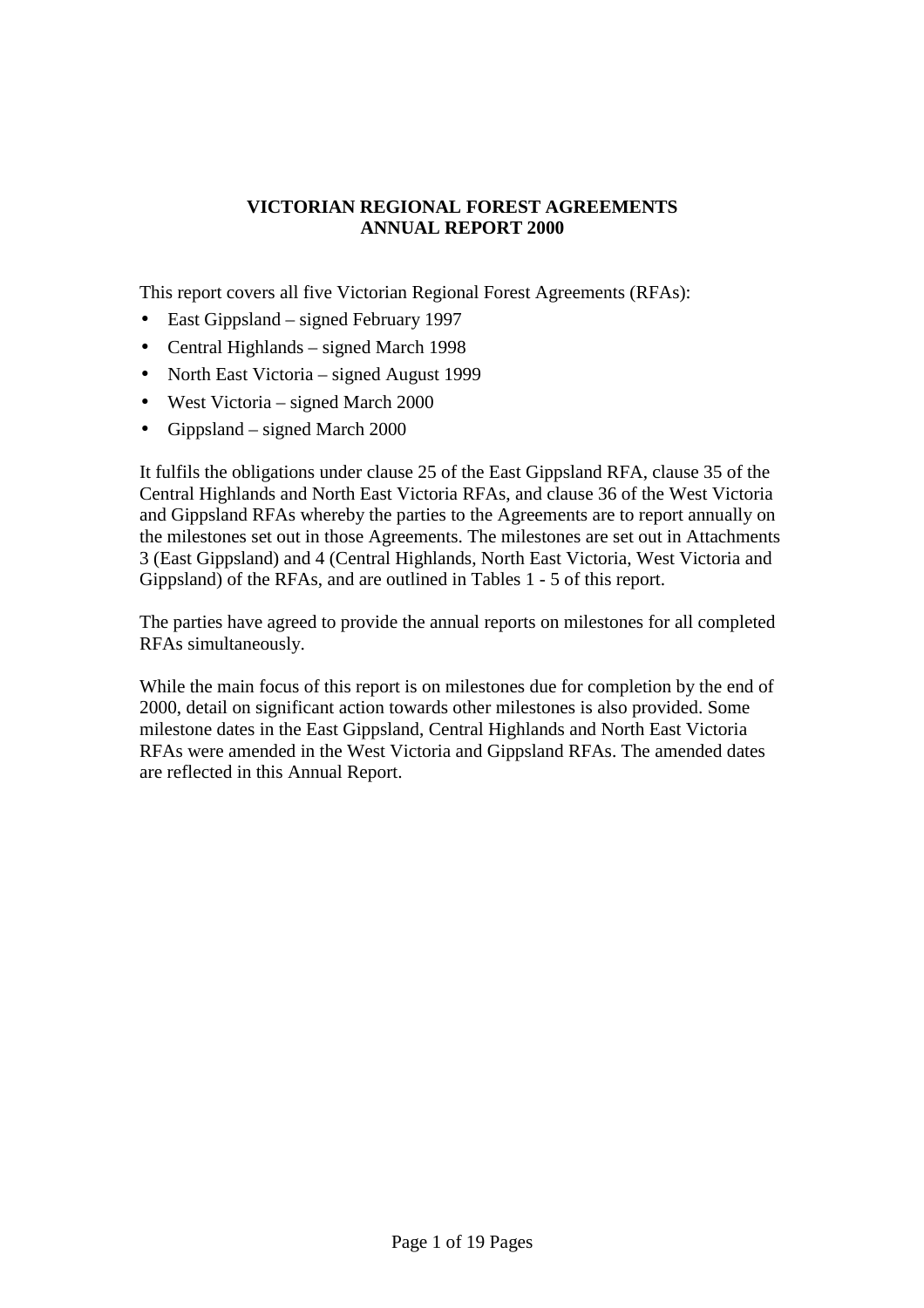## **TABLE OF CONTENTS**

| <b>Regional Forest Agreement</b> | <b>Table Number</b> | <b>Page Number</b> |
|----------------------------------|---------------------|--------------------|
| <b>East Gippsland</b>            |                     | 3                  |
| Central Highlands                | 2                   | 7                  |
| North East Victoria              | 3                   | 11                 |
| West Victoria                    | 4                   | 14                 |
| Gippsland                        | 5                   | 17                 |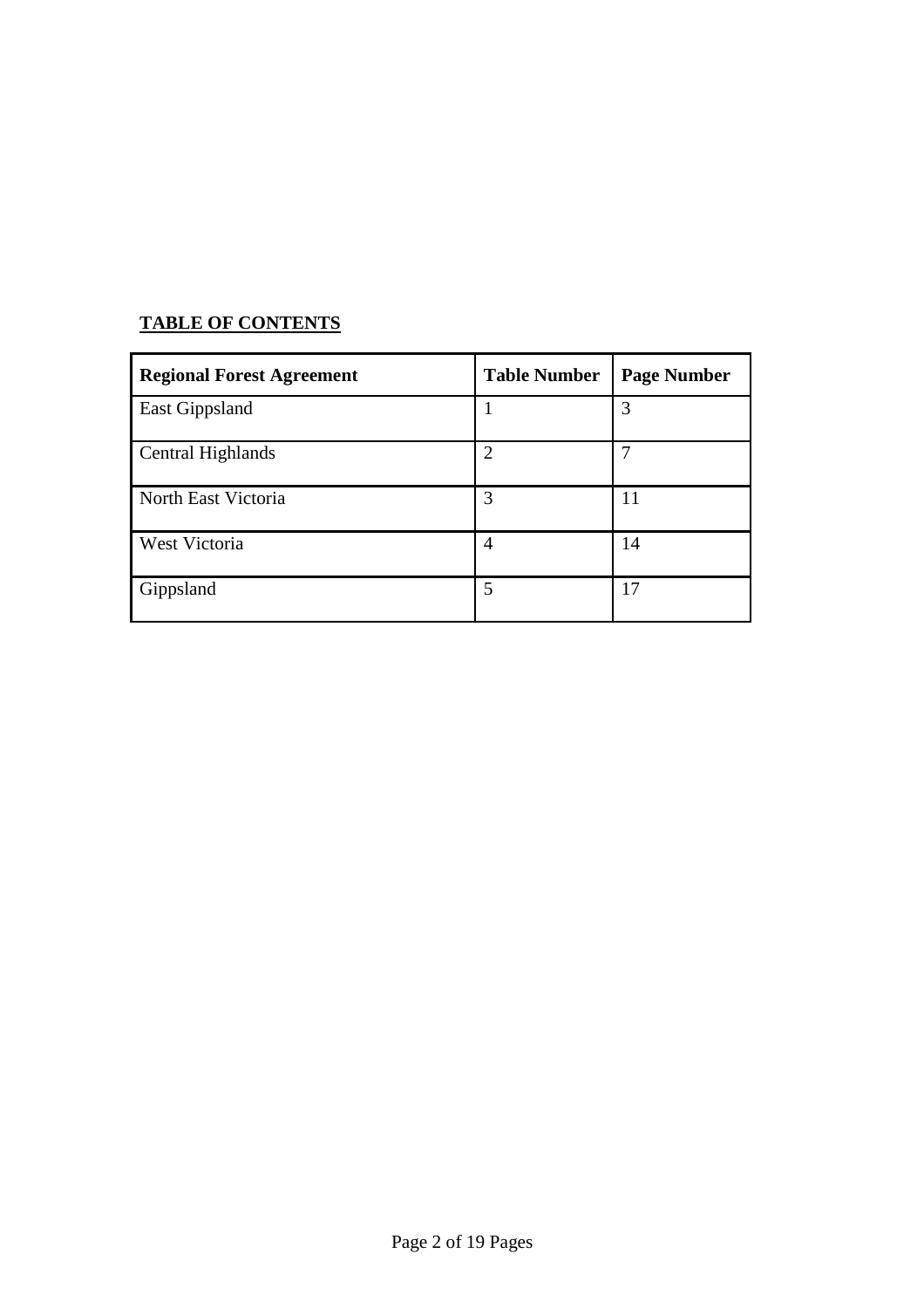| <b>Clause</b> | <b>Milestone</b>                                                                                                         | <b>Timeline</b>               | <b>Implementation action</b>                                                                                                                                                                                                                                                                                                                                                                                                                                                                                                                                                                                                                                                                                                                                                                                                                                                                                                                                                                                                                           |
|---------------|--------------------------------------------------------------------------------------------------------------------------|-------------------------------|--------------------------------------------------------------------------------------------------------------------------------------------------------------------------------------------------------------------------------------------------------------------------------------------------------------------------------------------------------------------------------------------------------------------------------------------------------------------------------------------------------------------------------------------------------------------------------------------------------------------------------------------------------------------------------------------------------------------------------------------------------------------------------------------------------------------------------------------------------------------------------------------------------------------------------------------------------------------------------------------------------------------------------------------------------|
| 20            | Commonwealth to seek<br>passage of amendments to<br>woodchip export regulations<br>under the Export Control<br>Act 1982. | June 1997                     | Milestone completed in April 1997.                                                                                                                                                                                                                                                                                                                                                                                                                                                                                                                                                                                                                                                                                                                                                                                                                                                                                                                                                                                                                     |
| 29            | Victoria to implement an on-<br>going quality assurance<br>programme.                                                    | $2002^1$                      | A number of Catchment<br>$\blacksquare$<br><b>Management Authorities</b><br>participated in the 2000 annual<br>audit of the Code of Forest<br><b>Practices for Timber Production.</b><br>An independent hydrology<br>٠<br>study of the effect of timber<br>harvesting on water quality and<br>yield was completed.<br><b>Independent reviews of</b><br>٠<br>harvesting practices, pricing of<br>timber produce and sustainable<br>yield forecasting methods were<br>initiated.<br><b>Draft Statewide utilisation</b><br>٠<br>procedures to provide uniform<br>procedures for control of<br>harvesting on public land across<br>the State was developed and will<br>be publicly available in 2001.<br><b>Establishment of a pilot</b><br>٠<br>program to trial the use of<br><b>Forest Stewardship Council</b><br>(FSC) standards for the timber<br>industry was progressed<br>through meetings with the<br><b>World Wide Fund for Nature</b><br>(WWF). Broad agreement has<br>been reached regarding<br>processes to identify a site for<br>the trial. |
| 34            | Victoria to complete and<br>publish regional<br>prescriptions for timber<br>production.                                  | December<br>1998 <sup>2</sup> | <b>Milestone completed by December</b><br>1998.                                                                                                                                                                                                                                                                                                                                                                                                                                                                                                                                                                                                                                                                                                                                                                                                                                                                                                                                                                                                        |

**Table 1. Milestone Implementation - East Gippsland**

<sup>&</sup>lt;sup>1</sup> Original milestone date (2000) amended in clause 44 of the North East Victoria RFA.<br><sup>2</sup> Original milestone date (December 1997) amended in clause 45 of the Central Highlands RFA.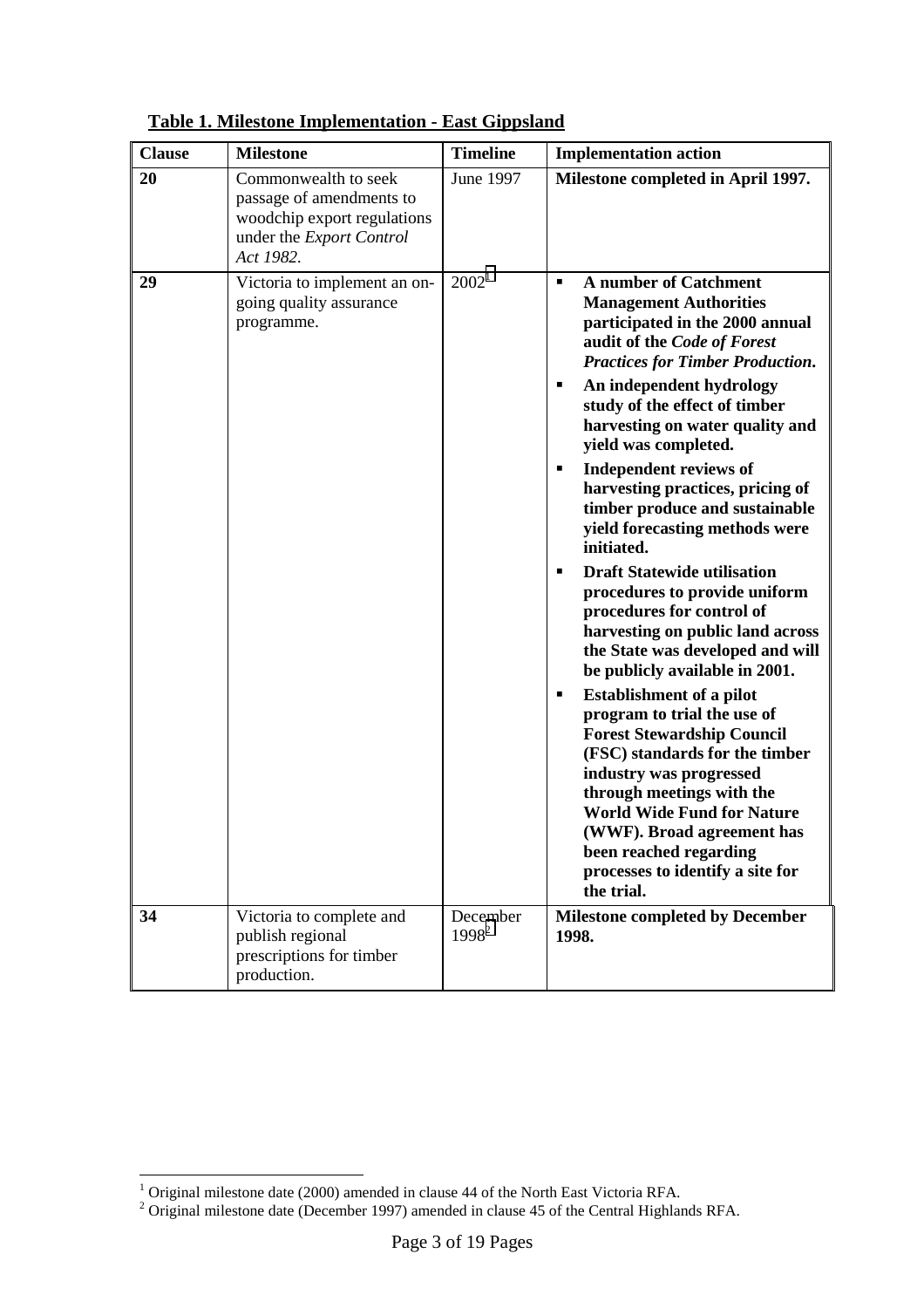| <b>Clause</b> | <b>Milestone</b>                                                                                                                                      | <b>Timeline</b>            | <b>Implementation action</b>                                                                                                                                                                                                                                                                                                                                                                                                                                                                                                                       |
|---------------|-------------------------------------------------------------------------------------------------------------------------------------------------------|----------------------------|----------------------------------------------------------------------------------------------------------------------------------------------------------------------------------------------------------------------------------------------------------------------------------------------------------------------------------------------------------------------------------------------------------------------------------------------------------------------------------------------------------------------------------------------------|
| 34            | Victoria to use its best<br>endeavours to complete and<br>publish management plans<br>for all National and State<br>Parks.                            | December<br>1998           | All but three park plans were<br>completed and published by the end<br>of 1998. The remaining three plans<br>are essentially complete, but are<br>undergoing additional consultation<br>with aboriginal communities under<br>the Native Title Act. The National<br>Park Act requires a management<br>plan to be prepared for each<br>national and State park.                                                                                                                                                                                      |
| 34            | Victoria to implement the<br><b>Integrated Forest Planning</b><br>System and the Statewide<br><b>Forest Resource Inventory</b><br>for East Gippsland. | 31<br>December<br>$2005^3$ | <b>Development of the Statewide Forest</b><br><b>Resource Inventory (SFRI) for East</b><br>Gippsland is in progress. The<br>mapping component of the SFRI has<br>been completed and the inventory<br>component is in progress.                                                                                                                                                                                                                                                                                                                     |
| 38            | Victoria and the<br>Commonwealth to assess the<br>outcomes of the Montreal<br>Process Implementation<br>Group (MIG) process.                          | December<br>1997           | <b>Milestone completed in December</b><br>1997 through Victoria's input and<br>agreement to the "Framework of<br><b>Regional (Sub-National) Level</b><br><b>Criteria and Indicators of</b><br><b>Sustainable Forest Management in</b><br>Australia".                                                                                                                                                                                                                                                                                               |
| 40            | Victoria and the<br>Commonwealth to develop<br>sustainability indicators.                                                                             | 2002                       | A framework to develop<br>sustainability indicators in<br>conjunction with the Victorian State<br>of the Forest Report has been agreed<br>by the State and Commonwealth.<br>Research is being conducted in<br>Victoria to develop and test various<br>sustainability indicators. A data<br>collection program commenced for<br><b>Montreal Process Category A</b><br>indicators in all regions of the state.<br>These data will be used to assist in<br>the program to develop RFA<br>indicators of sustainable forest<br>management by RFA areas. |

<sup>&</sup>lt;sup>3</sup> Original milestone date (2001) amended in Attachment 10 (Table 1) of the Gippsland and West Victoria RFAs.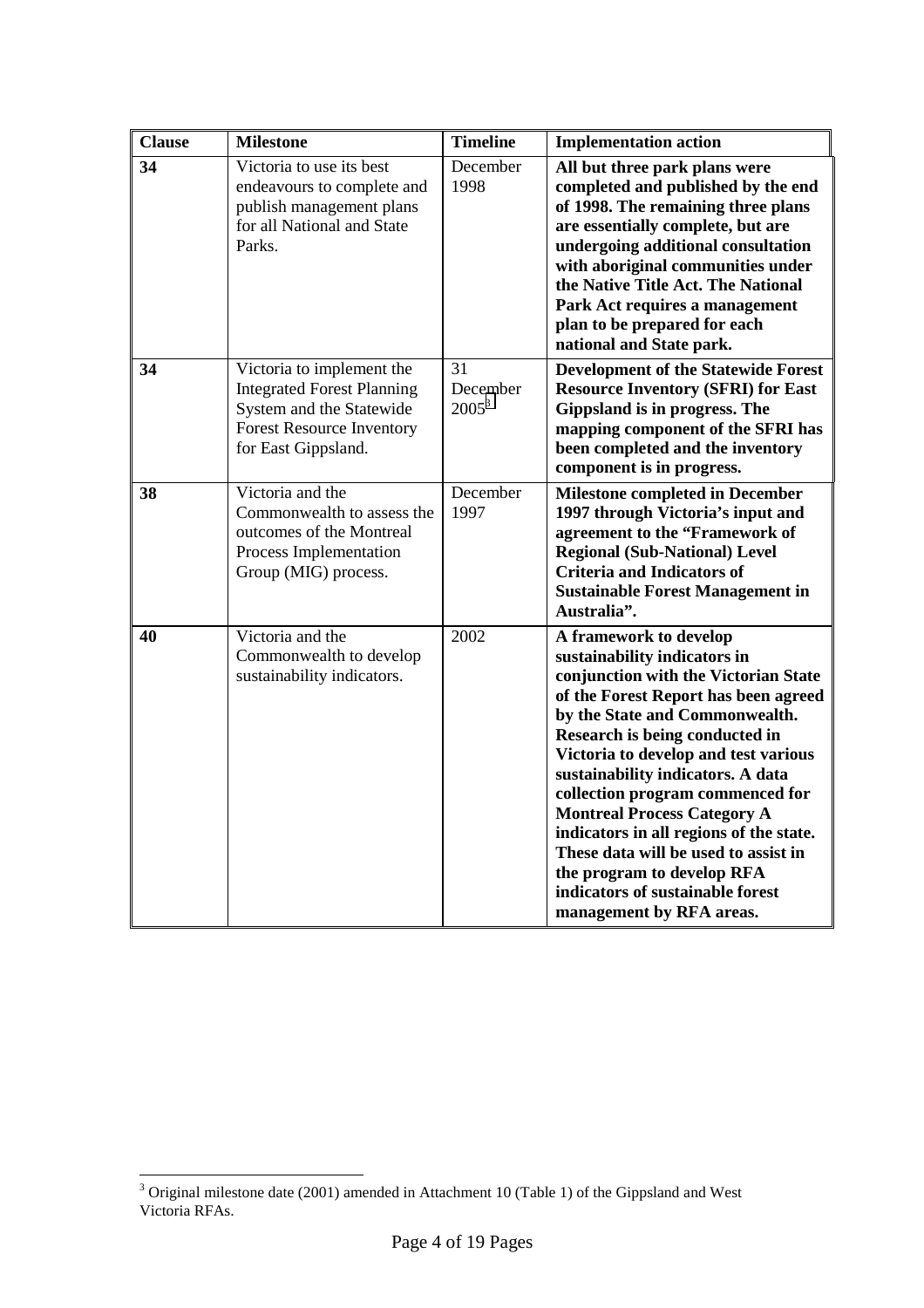| <b>Clause</b> | <b>Milestone</b>                                                                                                                                                       | <b>Timeline</b>  | <b>Implementation action</b>                                                                                                                                                                                                                                                                                                                                                                                                                                                                                                                                                 |
|---------------|------------------------------------------------------------------------------------------------------------------------------------------------------------------------|------------------|------------------------------------------------------------------------------------------------------------------------------------------------------------------------------------------------------------------------------------------------------------------------------------------------------------------------------------------------------------------------------------------------------------------------------------------------------------------------------------------------------------------------------------------------------------------------------|
| 45            | Victoria and the<br>Commonwealth to undertake<br>and where relevant complete<br>threatened species work as<br>detailed in Attachment 4 (of<br>the East Gippsland RFA). | 2002             | Work is well advanced on the<br>preparation of Action Statements<br>and Recovery Plans for 10 species.<br><b>Action Statements have been</b><br>completed for the Powerful Owl,<br><b>Brush-tailed Phascogale, Eastern</b><br>Bristlebird, Yellow Hyacinth Orchid<br>(Dipodium hamiltonianum) and<br><b>Silurian Limestone Pomaderris</b><br><b>Shrubland. Nomination for the</b><br><b>Flora and Fauna Guarantee Act</b><br>listing has been completed for<br><b>Limestone Blue Wattle (Acacia</b><br>caerulescens) and Mignonette Leek-<br>Orchid (Prasophyllum morganii). |
| 46            | Victoria to develop<br>programs for pest plant and<br>pest animal control.                                                                                             | 2002             | Victoria is currently developing a<br><b>Victorian Pest Management</b><br>Strategy that will provide a<br>framework for development of more<br>detailed strategies or programs<br>within each region.                                                                                                                                                                                                                                                                                                                                                                        |
| 49            | Victoria to implement<br>agreed tenure changes to<br>establish the CAR Reserve<br>System.                                                                              | February<br>1998 | <b>Completed. The tenure changes</b><br>were legislated in November 1998<br>and proclaimed in April 1999.                                                                                                                                                                                                                                                                                                                                                                                                                                                                    |
| 51            | Victoria to publish an<br>amendment to the East<br><b>Gippsland Forest</b><br>Management Area Plan.                                                                    | June 1997        | Milestone completed in June 1997.                                                                                                                                                                                                                                                                                                                                                                                                                                                                                                                                            |
| 56            | Commonwealth to seek to<br>remove export controls for<br>timber sourced from all<br>Victorian plantations                                                              | March 1997       | Milestone completed in March 1997.                                                                                                                                                                                                                                                                                                                                                                                                                                                                                                                                           |
| 61            | Victoria to complete a<br>review in accordance with<br>the Competition Principles<br>Agreement.                                                                        | 1999             | Milestone completed in May 1999.                                                                                                                                                                                                                                                                                                                                                                                                                                                                                                                                             |
| 64            | Victoria to publish its<br>rainforest research.                                                                                                                        | $1998^{4}$       | <b>Milestone completed in December</b><br>1998.                                                                                                                                                                                                                                                                                                                                                                                                                                                                                                                              |

 4 Original milestone date (December 1997) amended in Attachment 1 of the Central Highlands RFA.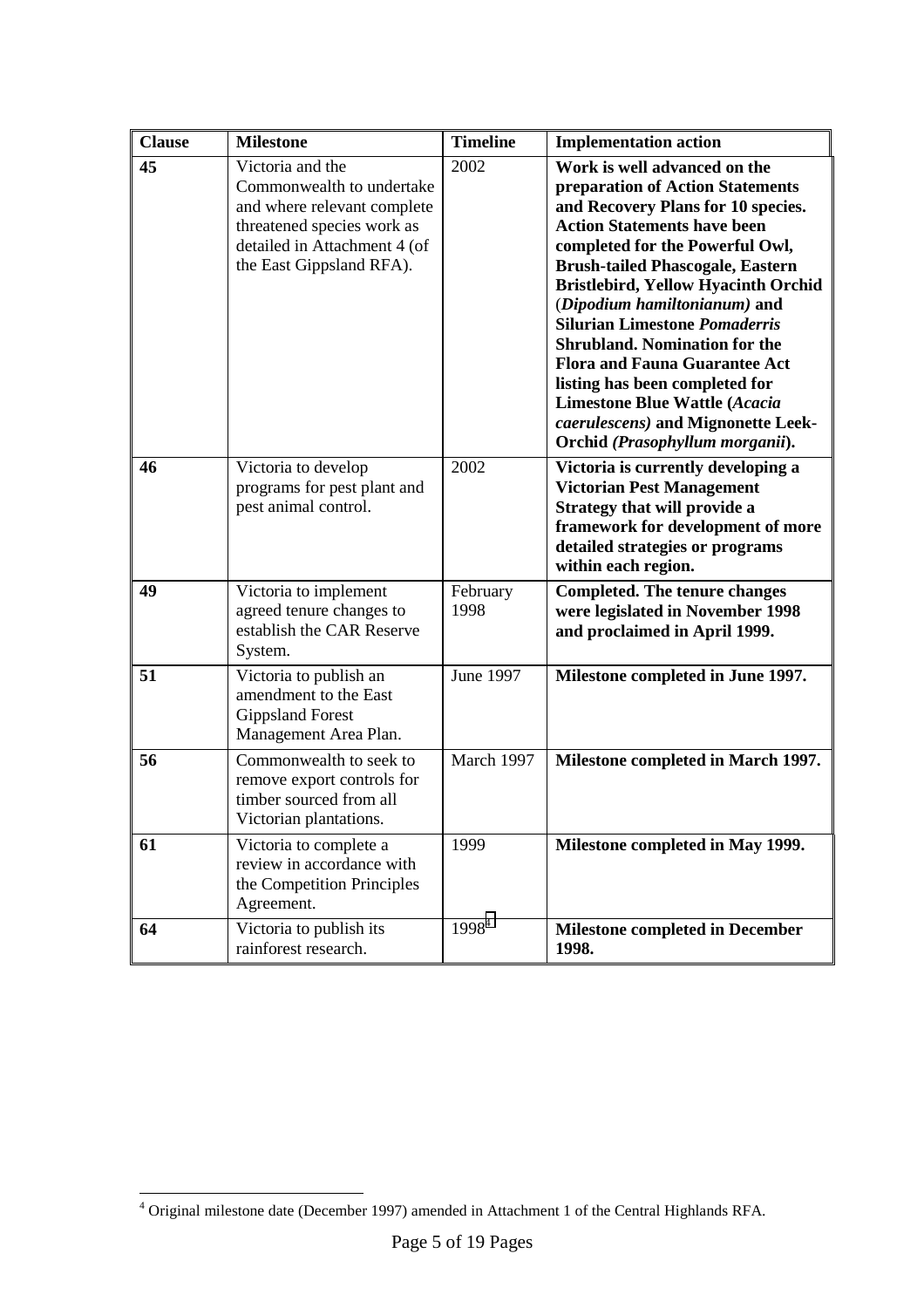| 67 | Victoria and the<br>Commonwealth develop a<br>Data Agreement and lodge<br>archival copies of data | Data<br>schedule by<br>30 June<br>$2000;$ lodge<br>archived<br>data by 31<br>March<br>$2001^5$ | State-wide data agreement signed on<br>28 March 2000. Work towards<br>finalising data schedules and lodging<br>archival copies of data is<br>progressing. |
|----|---------------------------------------------------------------------------------------------------|------------------------------------------------------------------------------------------------|-----------------------------------------------------------------------------------------------------------------------------------------------------------|
|----|---------------------------------------------------------------------------------------------------|------------------------------------------------------------------------------------------------|-----------------------------------------------------------------------------------------------------------------------------------------------------------|

 5 Original milestone date (June 1997) amended in clause 84 of the North East RFA to allow the development of both a schedule to the Statewide Data Agreement, and the lodgement of archival copies of data, by 31 March 2000. These dates were further amended in clause 92 of both the West Victoria and Gippsland RFAs, committing Victoria and the Commonwealth to develop a schedule to the Statewide Data Agreement by 30 June 2000, and to lodge archival copies of data by 31 March 2001.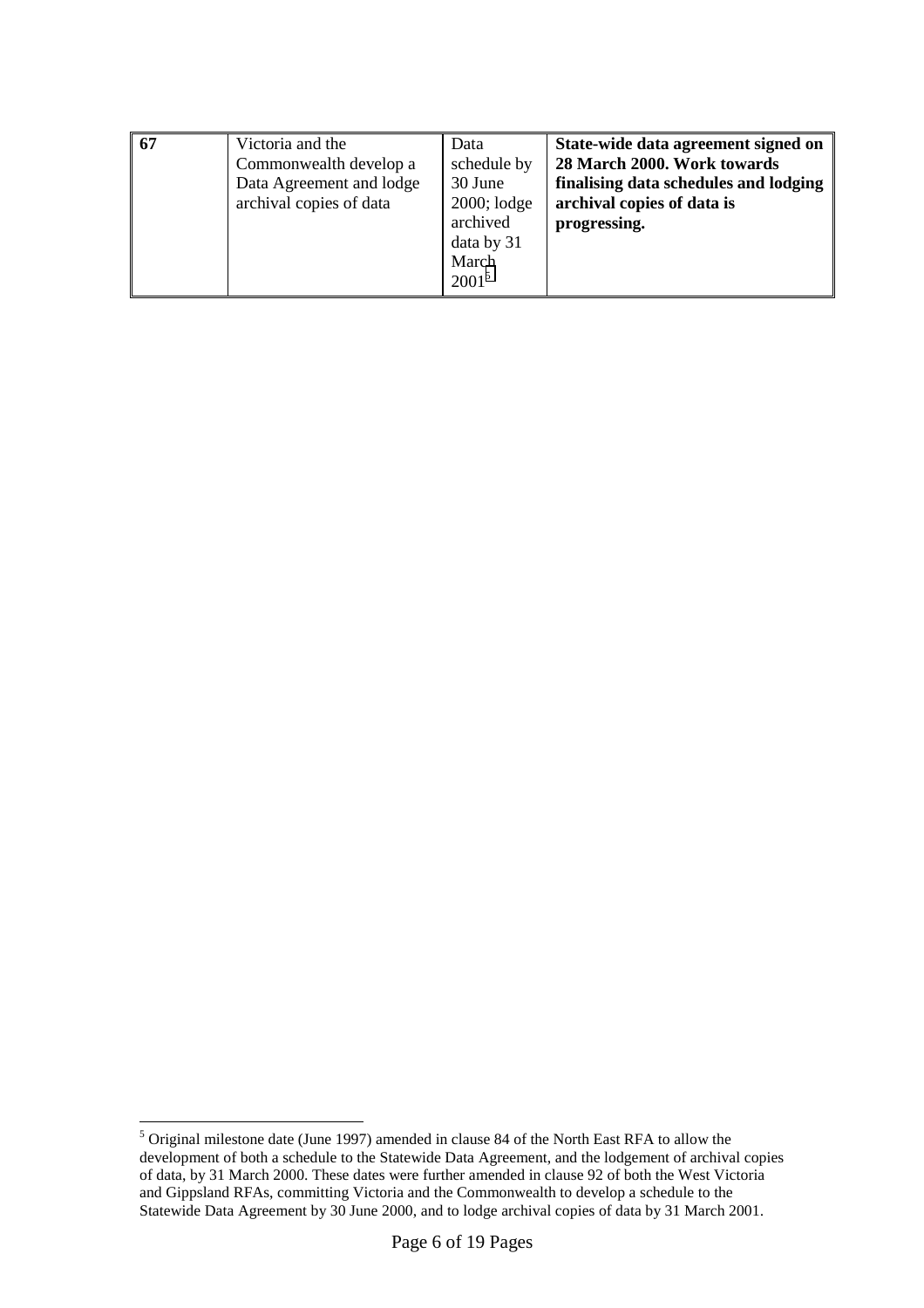| <b>Clause</b> | <b>Milestone</b>                                                                        | <b>Timeline</b>  | <b>Implementation action</b>                                                                                                                                                                                                                                                                                                                                                                                                                                                                                                                                                                                                                                                                                                                                                                                                                                                                                                                                                                                                                                   |
|---------------|-----------------------------------------------------------------------------------------|------------------|----------------------------------------------------------------------------------------------------------------------------------------------------------------------------------------------------------------------------------------------------------------------------------------------------------------------------------------------------------------------------------------------------------------------------------------------------------------------------------------------------------------------------------------------------------------------------------------------------------------------------------------------------------------------------------------------------------------------------------------------------------------------------------------------------------------------------------------------------------------------------------------------------------------------------------------------------------------------------------------------------------------------------------------------------------------|
| 44            | Victoria to implement an<br>ongoing Quality Assurance<br>Program.                       | $2002^6$         | <b>A</b> number of Catchment<br><b>Management Authorities</b><br>participated in the 2000<br>annual audit of the Code of<br><b>Forest Practices for Timber</b><br>Production.<br>An independent hydrology<br>٠<br>study of the effect of timber<br>harvesting on water quality<br>and yield was completed.<br><b>Independent reviews of</b><br>$\blacksquare$<br>harvesting practices, pricing of<br>timber produce and<br>sustainable yield forecasting<br>methods were initiated.<br><b>Draft Statewide utilisation</b><br>п<br>procedures to provide uniform<br>procedures for control of<br>harvesting on public land<br>across the State was developed<br>and will be publicly available<br>in 2001.<br><b>Establishment of a pilot</b><br>٠<br>program to trial the use of<br><b>Forest Stewardship Council</b><br>(FSC) standards for the timber<br>industry was progressed<br>through meetings with the<br><b>World Wide Fund for Nature</b><br>(WWF). Broad agreement has<br>been reached regarding<br>processes to identify a site for<br>the trial. |
| 45            | Victoria to complete and<br>publish regional<br>prescriptions for timber<br>production. | December<br>1998 | <b>Milestone completed by December</b><br>1998.                                                                                                                                                                                                                                                                                                                                                                                                                                                                                                                                                                                                                                                                                                                                                                                                                                                                                                                                                                                                                |

### **Table 2. Milestone Implementation - Central Highlands**

 6 Original milestone date (2000) amended in clause 44 of the North East Victoria RFA.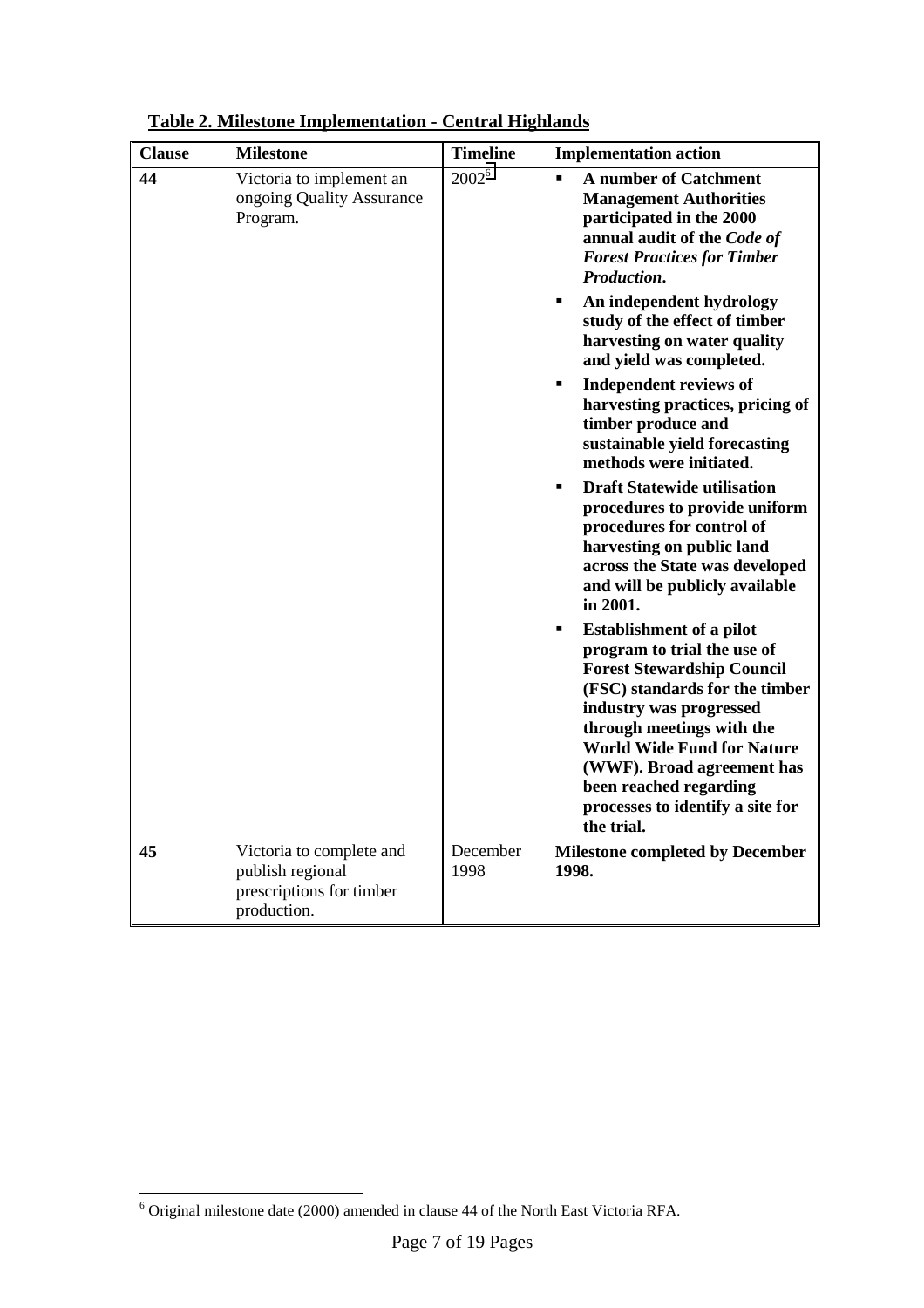| <b>Clause</b> | <b>Milestone</b>                                                                                                                                             | <b>Timeline</b>                                                                                                    | <b>Implementation action</b>                                                                                                                                                                                                                                                                                                                                                                                                                                                                                                                                        |
|---------------|--------------------------------------------------------------------------------------------------------------------------------------------------------------|--------------------------------------------------------------------------------------------------------------------|---------------------------------------------------------------------------------------------------------------------------------------------------------------------------------------------------------------------------------------------------------------------------------------------------------------------------------------------------------------------------------------------------------------------------------------------------------------------------------------------------------------------------------------------------------------------|
| 45            | Victoria to use its best<br>endeavours to complete and<br>publish management plans<br>for all National and State<br>Parks.                                   | December<br>1998                                                                                                   | All but three park plans were<br>completed and published by the<br>end of 1998. The remaining three<br>plans are essentially complete, but<br>are undergoing additional<br>consultation with aboriginal<br>communities under the Native<br><b>Title Act. The National Park Act</b><br>requires a management plan to be<br>prepared for each national and<br>State park.                                                                                                                                                                                             |
| 45            | Victoria to implement the<br><b>Integrated Forest Planning</b><br>System and the Statewide<br><b>Forest Resource Inventory</b><br>for the Central Highlands. | Central<br>Gippsland<br>(part) FMA<br>by<br>31/12/2002;<br>Central and<br>Dandenong<br>FMAs by<br>31/12/2004.<br>7 | Development of the SFRI is in<br>progress. The mapping and the<br>inventory components of the SFRI<br>are complete in the Central<br>Highlands.                                                                                                                                                                                                                                                                                                                                                                                                                     |
| 50            | Victoria and the<br>Commonwealth to develop<br>sustainability indicators.                                                                                    | 2002                                                                                                               | A framework to develop<br>sustainability indicators in<br>conjunction with the Victorian<br><b>State of the Forest Report has</b><br>been agreed by the State and<br><b>Commonwealth. Research is being</b><br>conducted in Victoria to develop<br>and test various sustainability<br>indicators. A data collection<br>program commenced for Montreal<br><b>Process Category A indicators in</b><br>all regions of the state. These data<br>will be used to assist in the<br>program to develop RFA<br>indicators of sustainable forest<br>management by RFA areas. |

<sup>&</sup>lt;sup>7</sup> Original milestone date (2001) amended in Attachment 10 (Table 1) of the Gippsland and West Victoria RFAs.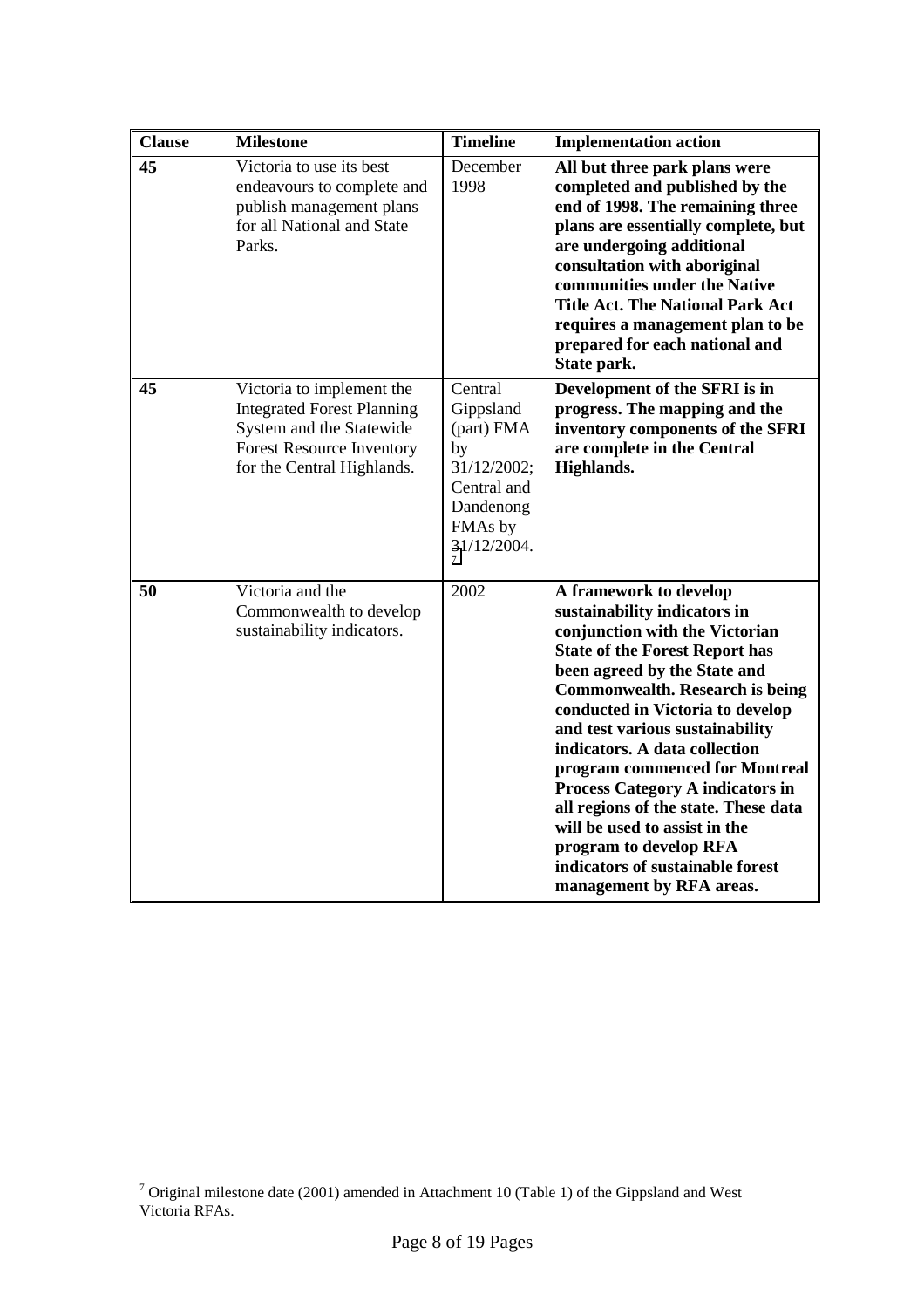| <b>Clause</b> | <b>Milestone</b>                                                                                                                                                                 | <b>Timeline</b> | <b>Implementation action</b>                                                                                                                                                                                                                                                                                                                                                                                                                                                                                                                                                                                                                                                                                                                    |
|---------------|----------------------------------------------------------------------------------------------------------------------------------------------------------------------------------|-----------------|-------------------------------------------------------------------------------------------------------------------------------------------------------------------------------------------------------------------------------------------------------------------------------------------------------------------------------------------------------------------------------------------------------------------------------------------------------------------------------------------------------------------------------------------------------------------------------------------------------------------------------------------------------------------------------------------------------------------------------------------------|
| 57            | Victoria and the<br>Commonwealth to undertake<br>and where relevant complete<br>threatened species work as<br>detailed in<br>Attachment 2 (of the Central<br>Highlands RFA).     | 2002            | Work is well advanced on the<br>preparation of Action Statements<br>and Recovery Plans for 13 species.<br><b>Action Statements have been</b><br>completed for the Warragul<br><b>Burrowing Crayfish, Curly Sedge</b><br>(Carex tasmanica), Shiny<br>Nematolepis (Nematolepis<br>willsonii) and Gully Grevillea<br>(Grevillea barklyana ssp.<br><b>Barklyana</b> ). Nomination for the<br><b>Flora and Fauna Guarantee Act</b><br>listing has been completed for<br><b>Plains Grassy Woodland (or</b><br>floristic communities thereof),<br><b>Valley Grassy Forest (or floristic</b><br>communities thereof), Grey<br><b>Goshawk</b> (Accipiter<br>novaehollandiae), Smoky Mouse<br>(Pseudomys fumeus) and Tree<br>Geebung (Persoonia arborea). |
| 59            | Victoria to develop<br>programs for pest plant and<br>pest animal control.                                                                                                       | 2003            | Victoria is currently developing a<br><b>Victorian Pest Management</b><br>Strategy that will provide a<br>framework for development of<br>more detailed strategies or<br>programs within each region.                                                                                                                                                                                                                                                                                                                                                                                                                                                                                                                                           |
| 65            | Victoria to publish a Central<br><b>Highlands Forest</b><br>Management Plan.                                                                                                     | 30 June<br>1998 | Milestone completed in May 1998.                                                                                                                                                                                                                                                                                                                                                                                                                                                                                                                                                                                                                                                                                                                |
| 81            | Victoria will report on<br>progress toward<br>development of a long term<br>timber harvesting and water<br>production strategy for the<br><b>Thomson Reservoir</b><br>catchment. | 2002            | Significant progress has been<br>made to develop the Macaque<br>model to predict long-term<br>changes in streamflow caused by<br>timber harvesting activities in the<br><b>Thomson catchment. The model</b><br>will provide information for the<br>long term strategy for the<br>catchment.                                                                                                                                                                                                                                                                                                                                                                                                                                                     |
| 82            | Victoria to complete a<br>review in accordance with<br>the Competition Principles<br>Agreement.                                                                                  | 1999            | Milestone completed in May 1999.                                                                                                                                                                                                                                                                                                                                                                                                                                                                                                                                                                                                                                                                                                                |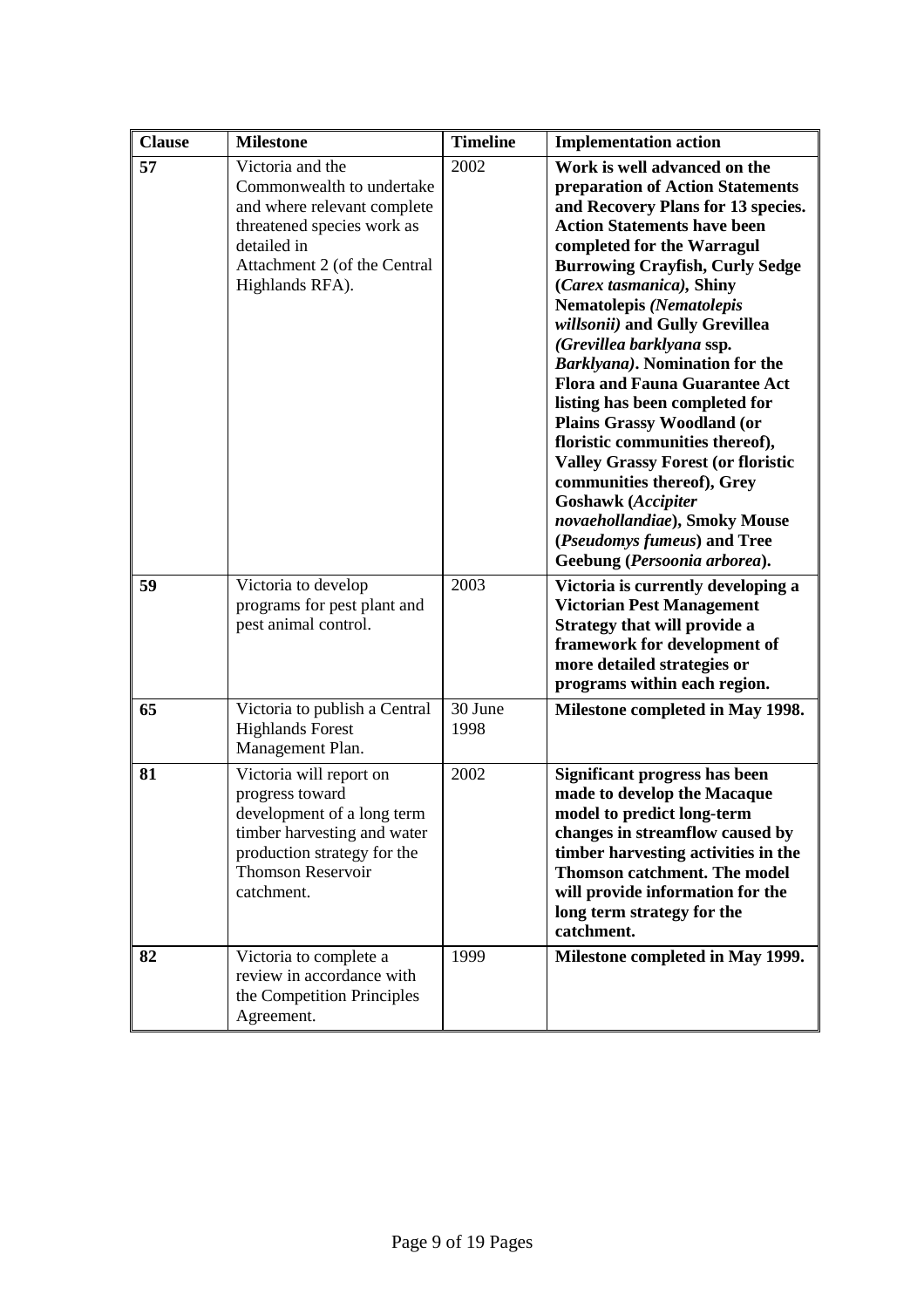| <b>Clause</b>      | <b>Milestone</b>                                                                                                                                                                            | <b>Timeline</b>                                                                              | <b>Implementation action</b>                                                                                                                                                                                                                                                                                           |
|--------------------|---------------------------------------------------------------------------------------------------------------------------------------------------------------------------------------------|----------------------------------------------------------------------------------------------|------------------------------------------------------------------------------------------------------------------------------------------------------------------------------------------------------------------------------------------------------------------------------------------------------------------------|
| 86                 | Victoria and the<br>Commonwealth will<br>develop a schedule to the<br><b>Statewide Data Agreement</b><br>and lodge archival copies of<br>data. (relevant to the Central<br>Highlands).      | Data<br>schedule by<br>30 June<br>2000; lodge<br>archived<br>data by 31<br>March<br>$2001^8$ | State-wide data agreement signed<br>on 28 March 2000. Work towards<br>finalising data schedules and<br>lodging archival copies of data is<br>progressing.                                                                                                                                                              |
| Attach. 1          | Victoria to assess<br>endangered, vulnerable or<br>rare Ecological Vegetation<br>Classes (EVCs) on<br>Melbourne Water<br>Corporation lands (in the<br>Central Highlands).                   | 2002                                                                                         | Ongoing.                                                                                                                                                                                                                                                                                                               |
| Attach. 1          | Victoria to prepare Regional<br><b>Vegetation Plans covering</b><br>the Central Highlands which<br>provide for the protection of<br>endangered, vulnerable or<br>rare EVCs on private land. | 2001                                                                                         | <b>Victoria's Draft Native Vegetation</b><br><b>Management Framework and</b><br><b>Draft Native Vegetation Plans</b><br>were released for public<br>consultation in August 2000. The<br>consultation period is continuing.                                                                                             |
| Attach. 1          | Victoria to publish a<br><b>Technical Report on</b><br>Rainforest.                                                                                                                          | 1998                                                                                         | <b>Milestone completed in December</b><br>1998.                                                                                                                                                                                                                                                                        |
| Attach. 3<br>cl. 5 | Victoria and the<br>Commonwealth to prepare<br><b>Statewide Cultural Heritage</b><br>Guidelines.                                                                                            | 30 June<br>2000 <sup>9</sup>                                                                 | <b>Preparation of the Guidelines has</b><br>been rescheduled to co-ordinate<br>with the development of the state-<br>wide Aboriginal Heritage<br><b>Management System following</b><br>extensive community consultation<br>with indigenous groups. The<br>Guidelines are expected to be<br>completed by 31 March 2002. |

<sup>&</sup>lt;sup>8</sup> Original milestone date (September 1998) amended in clause 84 of the North East RFA to allow the development of both a schedule to the Statewide Data Agreement, and the lodgement of archival copies of data, by 31 March 2000. These dates were further amended in clause 92 of both the Gippsland and West Victoria RFAs, committing Victoria and the Commonwealth to develop a schedule to the Statewide Data Agreement by 30 June 2000, and to lodge archival copies of data by 31 March 2001.<br><sup>9</sup> Original milestone (December 1999) amended in Attachment 3 of the North East Victoria RFA.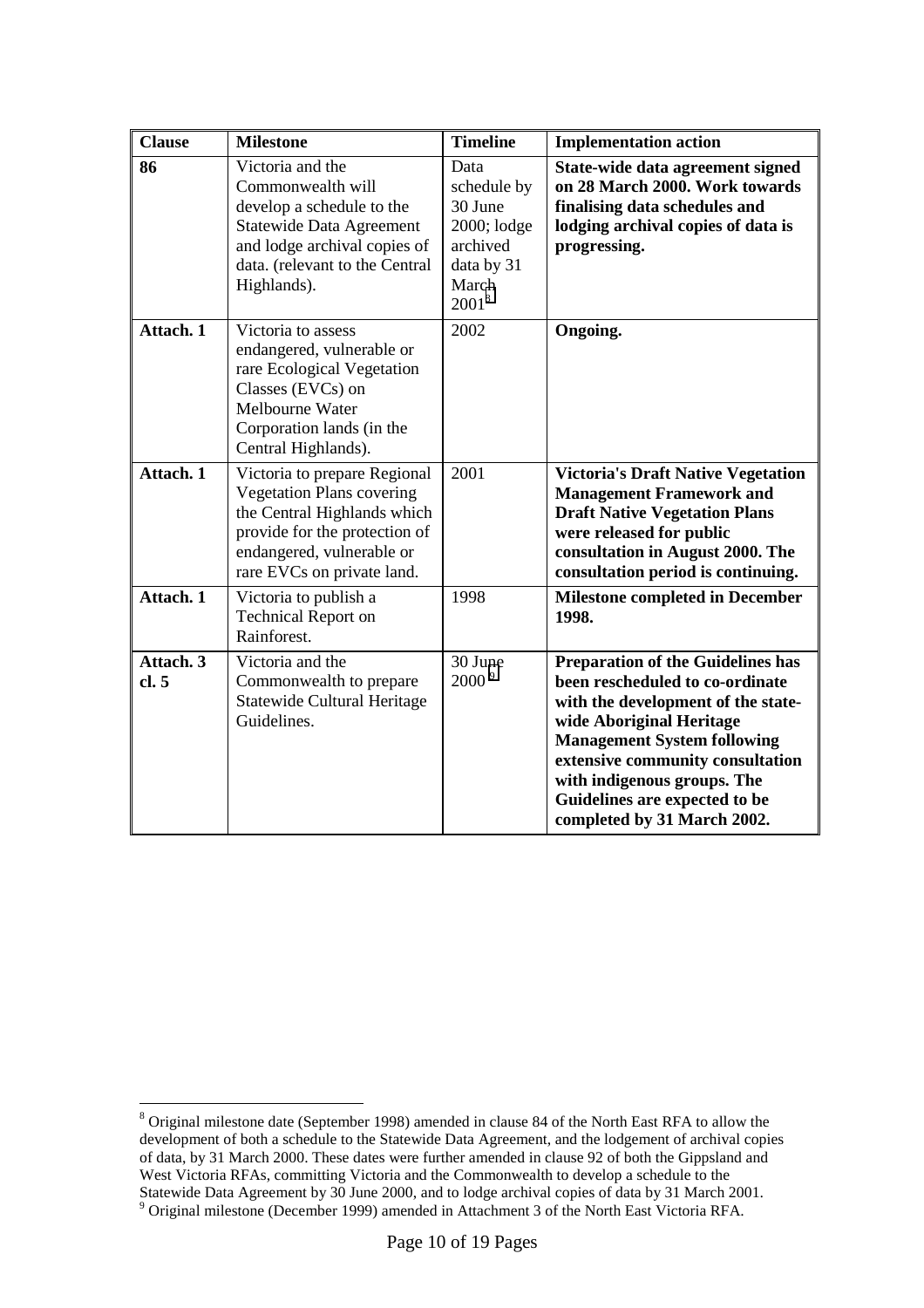| <b>Clause</b> | <b>Milestone</b>                                                                                                                                                                                                   | <b>Timeline</b>                                                                                            | <b>Implementation action</b>                                                                                                                                                                                                                                                                                                                                                                                                                                                                                                                                                                                                                                                                                                                                                                                                                                                                                                                                                                                                                                              |
|---------------|--------------------------------------------------------------------------------------------------------------------------------------------------------------------------------------------------------------------|------------------------------------------------------------------------------------------------------------|---------------------------------------------------------------------------------------------------------------------------------------------------------------------------------------------------------------------------------------------------------------------------------------------------------------------------------------------------------------------------------------------------------------------------------------------------------------------------------------------------------------------------------------------------------------------------------------------------------------------------------------------------------------------------------------------------------------------------------------------------------------------------------------------------------------------------------------------------------------------------------------------------------------------------------------------------------------------------------------------------------------------------------------------------------------------------|
| 35            | Parties to report annually on<br>achievement for first five<br>years, and then as part of the<br>5 yearly review.                                                                                                  | Commencing<br>2000                                                                                         | This is the second annual report.                                                                                                                                                                                                                                                                                                                                                                                                                                                                                                                                                                                                                                                                                                                                                                                                                                                                                                                                                                                                                                         |
| 44            | Victoria to implement an<br>on-going quality assurance<br>program.                                                                                                                                                 | 2002                                                                                                       | <b>A</b> number of Catchment<br>٠<br><b>Management Authorities</b><br>participated in the 2000<br>annual audit of the Code of<br><b>Forest Practices for Timber</b><br>Production.<br>An independent hydrology<br>٠<br>study of the effect of timber<br>harvesting on water quality<br>and yield was completed.<br><b>Independent reviews of</b><br>٠<br>harvesting practices, pricing<br>of timber produce and<br>sustainable yield forecasting<br>methods were initiated.<br><b>Draft Statewide utilisation</b><br>$\blacksquare$<br>procedures to provide<br>uniform procedures for<br>control of harvesting on<br>public land across the State<br>was developed and will be<br>publicly available in 2001.<br><b>Establishment of a pilot</b><br>$\blacksquare$<br>program to trial the use of<br><b>Forest Stewardship Council</b><br>(FSC) standards for the<br>timber industry was<br>progressed through meetings<br>with the World Wide Fund<br>for Nature (WWF). Broad<br>agreement has been reached<br>regarding processes to<br>identify a site for the trial. |
| 45            | Victoria to implement the<br><b>Integrated Forest Planning</b><br>System and the Statewide<br><b>Forest Resource Inventory</b><br>in the North East region in<br>time for the next review of<br>sustainable yield. | Benalla/<br>Mansfield<br>FMA by<br>30/6/2001;<br>Wangaratta<br>and Wodonga<br>FMAs by<br>$31/12/2001^{10}$ | The SFRI is complete in the<br><b>North East. Implementation of</b><br>the Integrated Forest Planning<br>System for the review of<br>sustainable yield in the<br>Benalla/Mansfield, Wangaratta<br>and Wodonga FMAs is in<br>progress to complete this<br>milestone by the due date.                                                                                                                                                                                                                                                                                                                                                                                                                                                                                                                                                                                                                                                                                                                                                                                       |

**Table 3. Milestone Implementation – North East Victoria**

 $\overline{a}$ 

 $10$  Original milestone date (2001) amended in Attachment 10 (Table 1) of the Gippsland and West Victoria RFAs.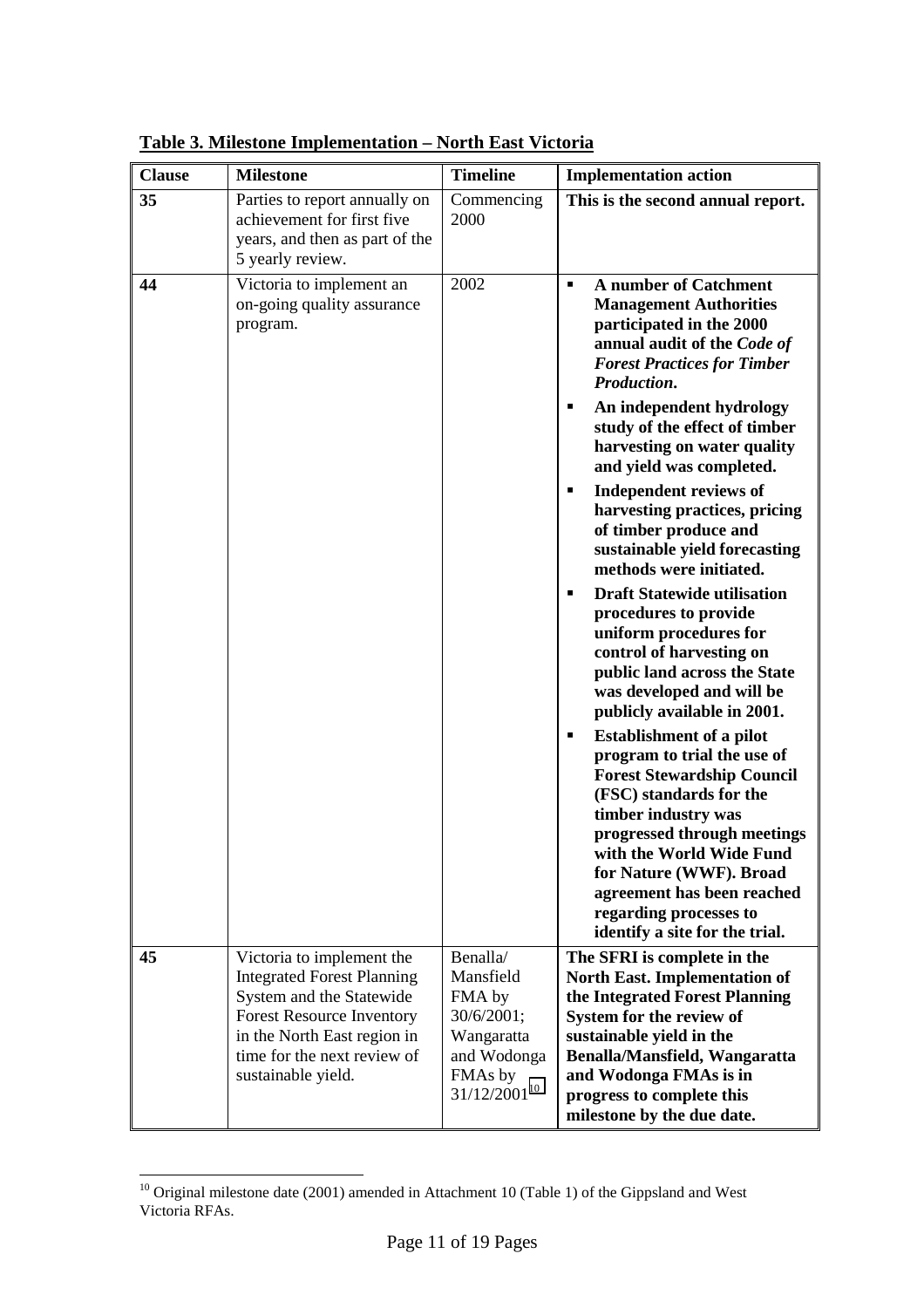| <b>Clause</b>       | <b>Milestone</b>                                                                                                                                                        | <b>Timeline</b>                                                                           | <b>Implementation action</b>                                                                                                                                                                                                                                                                                                                                                                                                                                                                                                                                           |
|---------------------|-------------------------------------------------------------------------------------------------------------------------------------------------------------------------|-------------------------------------------------------------------------------------------|------------------------------------------------------------------------------------------------------------------------------------------------------------------------------------------------------------------------------------------------------------------------------------------------------------------------------------------------------------------------------------------------------------------------------------------------------------------------------------------------------------------------------------------------------------------------|
| 48 and 50           | Victoria and the<br>Commonwealth to develop<br>sustainability indicators.                                                                                               | In time for the<br>first review of<br>this<br>Agreement<br>(2004)                         | A framework to develop<br>sustainability indicators in<br>conjunction with the Victorian<br><b>State of the Forest Report has</b><br>been agreed by the State and<br><b>Commonwealth. Research is</b><br>being conducted in Victoria to<br>develop and test various<br>sustainability indicators. A data<br>collection program commenced<br>for Montreal Process Category A<br>indicators in all regions of the<br>state. These data will be used to<br>assist in the program to develop<br><b>RFA</b> indicators of sustainable<br>forest management by RFA<br>areas. |
| 55-57               | Victoria and the<br>Commonwealth to<br>undertake and, where<br>relevant, complete<br>threatened species work as<br>detailed in Attachment 2 (of<br>the North East RFA). | 2004                                                                                      | Work is well advanced on the<br>preparation of Action Statements<br>for 4 species. Nomination for the<br><b>Flora and Fauna Guarantee Act</b><br>listing has been completed for<br><b>Bandy Bandy (Vermicella</b><br>annulata), Apostlebird<br>(Struthidea cinerea), Square-<br>tailed Kite (Lophoictinia isura)<br>and Euroa Guinea-flower<br>(Hibbertia humifusa ssp.<br>Erigens).                                                                                                                                                                                   |
| 59                  | Victoria to develop<br>programs for pest plant and<br>animal control.                                                                                                   | 2004                                                                                      | Victoria is currently developing a<br><b>Victorian Pest Management</b><br>Strategy that will provide a<br>framework for development of<br>more detailed strategies or<br>programs within each region.                                                                                                                                                                                                                                                                                                                                                                  |
| $62 -$<br>Attach. 1 | Victoria agrees to<br>implement the agreed land<br>tenure change.                                                                                                       | 2001                                                                                      | <b>Milestone complete. The</b><br>legislation was passed in June<br>2000 and will come into effect on<br>1 February 2001.                                                                                                                                                                                                                                                                                                                                                                                                                                              |
| 65                  | Victoria to produce and<br>publish the North East<br>Forest Management Plan.                                                                                            | 30 June 2000                                                                              | <b>Milestone completed in January</b><br>2001.                                                                                                                                                                                                                                                                                                                                                                                                                                                                                                                         |
| 84                  | Victoria and the<br>Commonwealth to use best<br>endeavours to develop a<br>schedule to the Statewide<br>Data Agreement and lodge<br>archival copies of data.            | Data schedule<br>by 30 June<br>2000; lodge<br>archived data<br>by 31 March<br>$2001^{11}$ | State-wide data agreement<br>signed on 28 March 2000. Work<br>towards finalising data schedules<br>and lodging archival copies of<br>data is progressing.                                                                                                                                                                                                                                                                                                                                                                                                              |

 $\overline{a}$  $11$  Original milestone date (31/03/2000) amended in clause 92 of the Gippsland and West Victoria RFAs, committing Victoria and the Commonwealth to develop a schedule to the Statewide Data Agreement by 30 June 2000, and to lodge archival copies of data by 31 March 2001.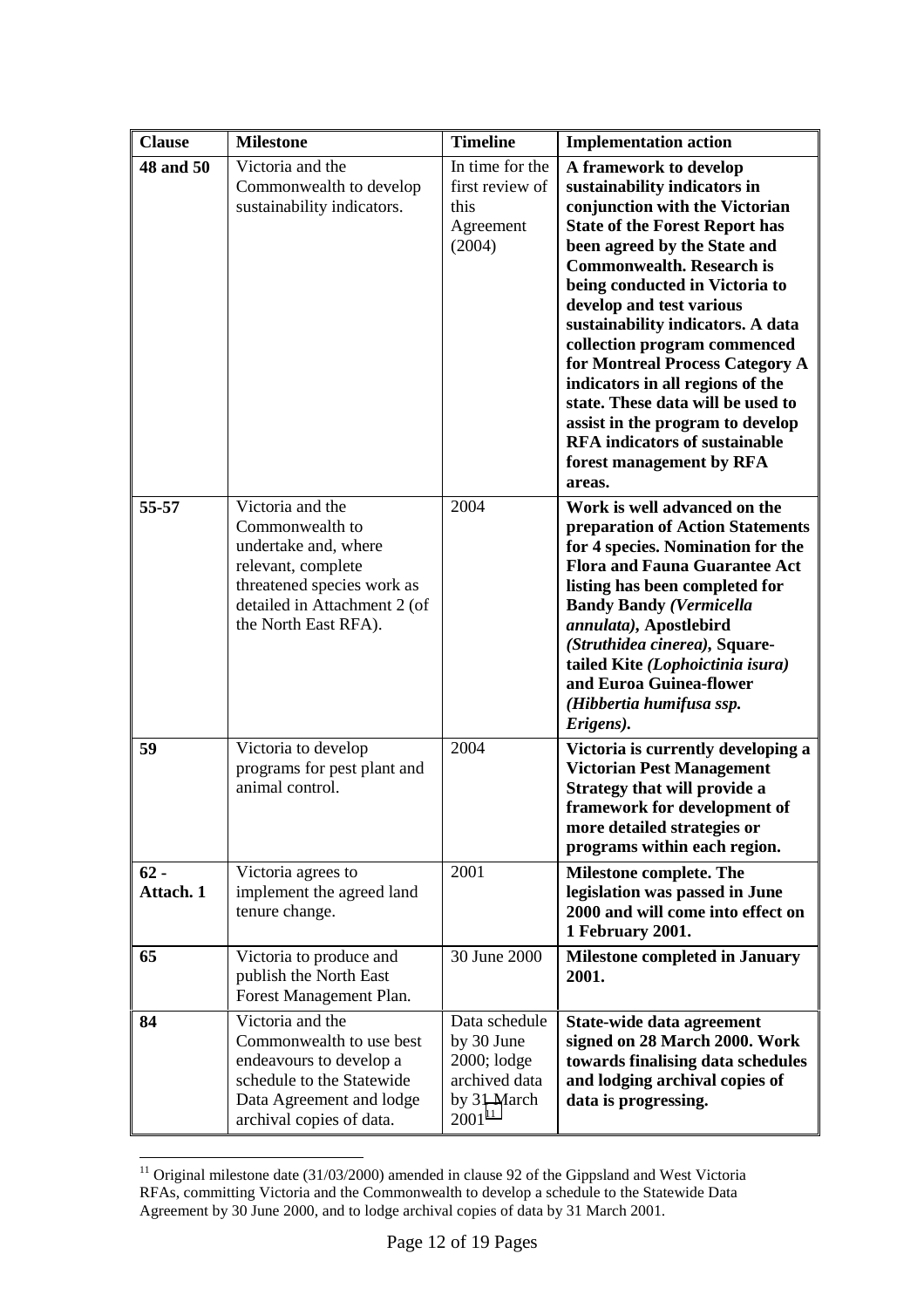| <b>Clause</b> | <b>Milestone</b>                                                                                                                                                                                     | <b>Timeline</b>    | <b>Implementation action</b>                                                                                                                                                                                                                                                                                                     |
|---------------|------------------------------------------------------------------------------------------------------------------------------------------------------------------------------------------------------|--------------------|----------------------------------------------------------------------------------------------------------------------------------------------------------------------------------------------------------------------------------------------------------------------------------------------------------------------------------|
| Attach. 1     | Victoria to develop and<br>implement burning<br>strategies that maintain or<br>promote the ecological<br>characteristics of Heathy<br>Dry Forest through fire<br>operations plans.                   | 2004               | Vital attribute and key response<br>species data have been gathered<br>for Heathy Dry Forest. A pilot<br>study in the North East is trialing<br>a strategic approach to ecological<br>burning.                                                                                                                                   |
| Attach. 1     | Victoria to prepare Regional<br><b>Vegetation Plans covering</b><br>the North East which<br>provide for the protection of<br>endangered, vulnerable or<br>rare EVCs on private land.                 | 2001               | <b>Victoria's Draft Native</b><br><b>Vegetation Management</b><br><b>Framework and Draft Native</b><br><b>Vegetation Plans were released</b><br>for public consultation in August<br>2000. The consultation period is<br>continuing.                                                                                             |
| Attach. 3     | Parties to prepare Statewide<br>Guidelines for the<br>Management of Cultural<br>Heritage Values in the<br>Forests, Parks and Reserves<br>of Victoria, based on those<br>prepared for East Gippsland. | by 30 June<br>2000 | <b>Preparation of the Guidelines</b><br>has been rescheduled to co-<br>ordinate with the development of<br>the state-wide Aboriginal<br><b>Heritage Management System</b><br>following extensive community<br>consultation with indigenous<br>groups. The Guidelines are<br>expected to be completed by 31<br><b>March 2002.</b> |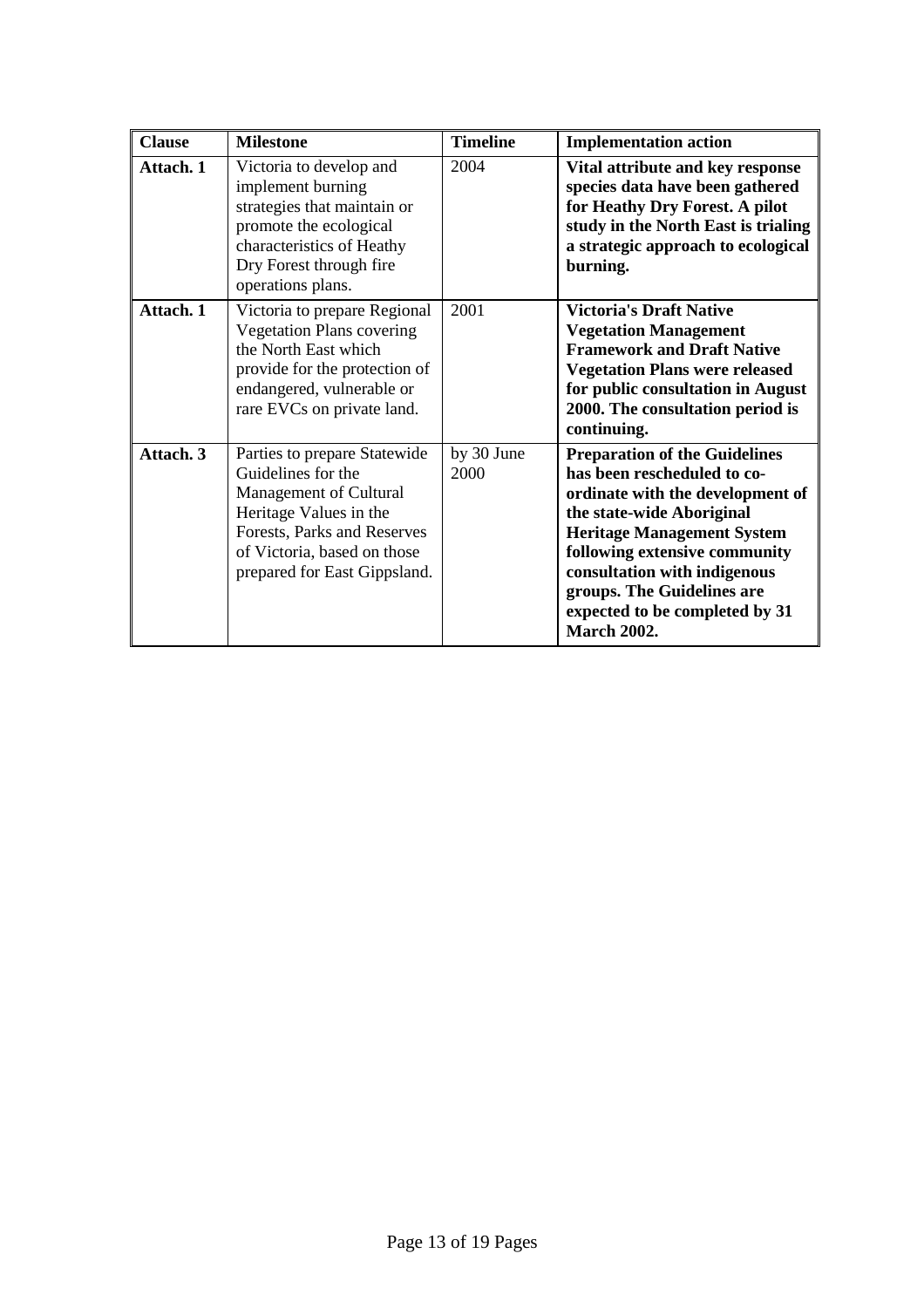| <b>Clause</b>       | <b>Milestone</b>                                                                                                                                                                                                                                                                                                                                                                                                        | <b>Timeline</b>                                                                                  | <b>Implementation Action</b>                                                                                                                                                                                                                                                                                                                                                                                                                                                                                                                                           |
|---------------------|-------------------------------------------------------------------------------------------------------------------------------------------------------------------------------------------------------------------------------------------------------------------------------------------------------------------------------------------------------------------------------------------------------------------------|--------------------------------------------------------------------------------------------------|------------------------------------------------------------------------------------------------------------------------------------------------------------------------------------------------------------------------------------------------------------------------------------------------------------------------------------------------------------------------------------------------------------------------------------------------------------------------------------------------------------------------------------------------------------------------|
| 26                  | Commonwealth to use its<br>best endeavours to<br>introduce legislation into<br>the Parliament to insert into<br>the Environment Protection<br>and Biodiversity<br><b>Conservation Act 1999</b><br>(Cwth) definitions of<br>'Forestry Operations',<br>'RFA Forestry Operations'<br>and 'RFA or Regional<br>Forest Agreement' identical<br>to those contained in the<br><b>Regional Forest</b><br>Agreements Bill (Cwth). | 30 June 2000                                                                                     | <b>The Commonwealth</b><br><b>Environment Legislation</b><br>Amendment (No 1) Bill 2000 was<br>tabled in the Senate on 12 April<br>2000. This Bill included proposed<br>amendments to the <i>Environment</i><br><b>Protection and Biodiversity</b><br><b>Conservation Act 1999 to include</b><br>the definitions identical to those<br>in the Regional Forest<br><b>Agreements Bill. Debate on the</b><br><b>Bill was adjourned on 15 August</b><br>2000. The amendments have not<br>been agreed by the Federal<br>Parliament.                                         |
| 36, 39<br>Attach. 1 | Parties to report annually<br>on achievement of<br>milestones for first five<br>years, and then as part of<br>the 5 yearly review                                                                                                                                                                                                                                                                                       | Commencing<br>2001                                                                               | This is the first annual report.                                                                                                                                                                                                                                                                                                                                                                                                                                                                                                                                       |
| 46(c)<br>Attach. 10 | Victoria to implement the<br><b>Integrated Forest Planning</b><br>System and the Statewide<br><b>Forest Resource Inventory</b><br>in the West Victoria region.                                                                                                                                                                                                                                                          | Midlands<br>FMA by<br>31/12/2003;<br>Otway FMA<br>by 30/6/2005;<br>Portland FMA<br>by 30/6/2006. | <b>Development of the Statewide</b><br><b>Forest Resource Inventory in the</b><br>Midlands FMA, in consultation<br>with the community, is well<br>advanced. The mapping and<br>inventory components are<br>complete in the Midlands FMA,<br>and the mapping is complete in<br>the Otway and Portland FMAs.                                                                                                                                                                                                                                                             |
| 49 and 51           | Victoria and the<br>Commonwealth to develop<br>Sustainability Indicators.                                                                                                                                                                                                                                                                                                                                               | 2005                                                                                             | A framework to develop<br>sustainability indicators in<br>conjunction with the Victorian<br><b>State of the Forest Report has</b><br>been agreed by the State and<br><b>Commonwealth. Research is</b><br>being conducted in Victoria to<br>develop and test various<br>sustainability indicators. A data<br>collection program commenced<br>for Montreal Process Category A<br>indicators in all regions of the<br>state. These data will be used to<br>assist in the program to develop<br><b>RFA</b> indicators of sustainable<br>forest management by RFA<br>areas. |

## **Table 4. Milestone Implementation – West Victoria**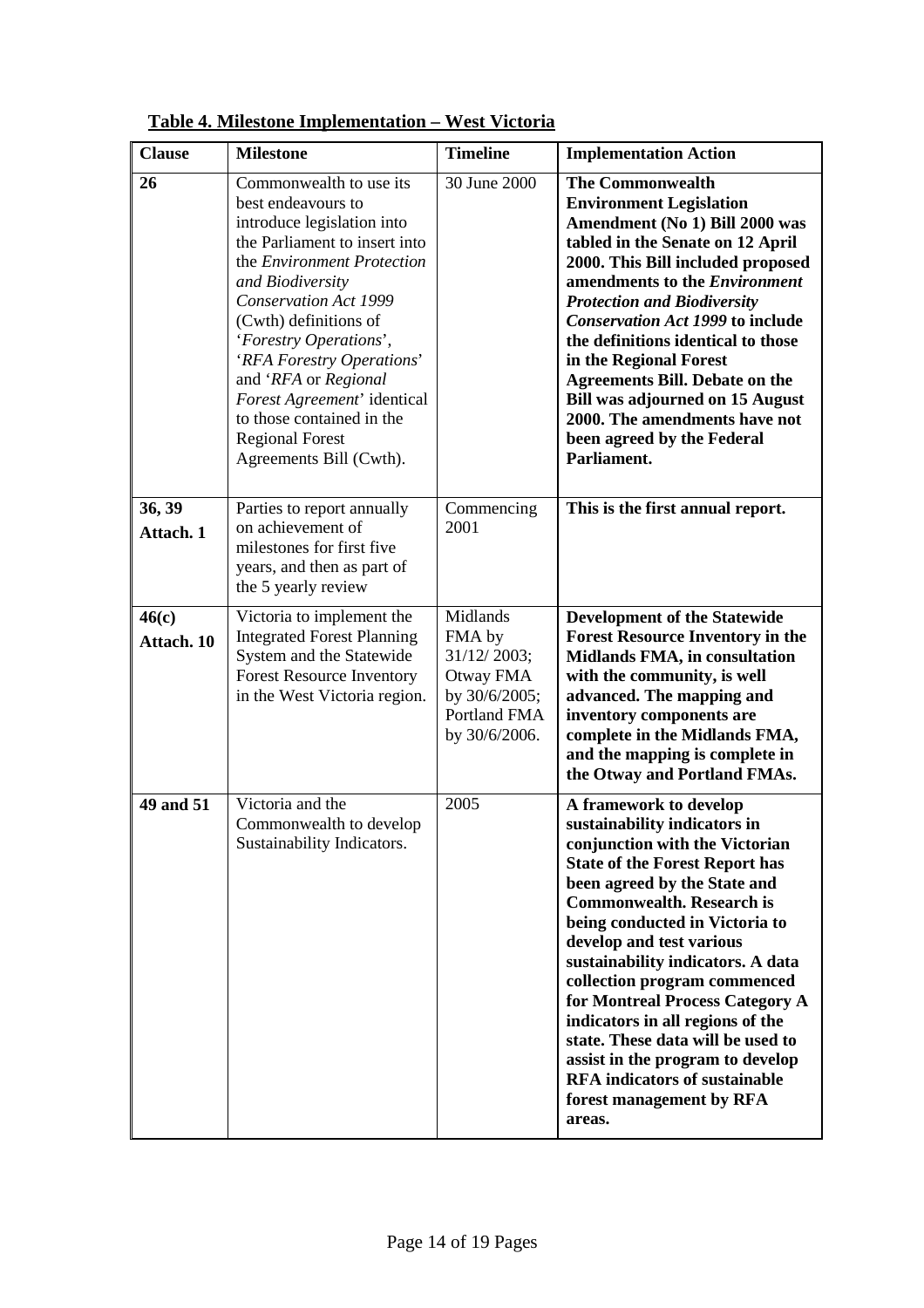| <b>Clause</b>   | <b>Milestone</b>                                                                                                                                                                                               | <b>Timeline</b>     | <b>Implementation action</b>                                                                                                                                                                                                                                                                                           |
|-----------------|----------------------------------------------------------------------------------------------------------------------------------------------------------------------------------------------------------------|---------------------|------------------------------------------------------------------------------------------------------------------------------------------------------------------------------------------------------------------------------------------------------------------------------------------------------------------------|
| 56, 57, 58      | Victoria and the<br>Commonwealth to<br>undertake and, where<br>relevant, complete<br>threatened species work as<br>detailed in Attachment 2<br>(of the West Victoria RFA).                                     | 2005                | Work is well advanced on the<br>preparation of Action Statements<br>and Recovery Plans for 17<br>species.                                                                                                                                                                                                              |
| 60              | Victoria to develop<br>programs for pest plant and<br>animal control.                                                                                                                                          | 2005                | Victoria is currently developing a<br><b>Victorian Pest Management</b><br>Strategy that will provide a<br>framework for development of<br>more detailed strategies or<br>programs within each region.                                                                                                                  |
| 64<br>Attach. 1 | Victoria agrees to<br>implement the agreed land<br>tenure change.                                                                                                                                              | 31 December<br>2002 | Legislation is to be prepared.                                                                                                                                                                                                                                                                                         |
| 67              | Victoria to produce and<br>publish a Forest<br>Management Plan for the<br>Portland and Horsham<br>FMAs.                                                                                                        | 30 June 2002        | Not yet commenced.                                                                                                                                                                                                                                                                                                     |
| 78<br>Attach. 3 | Parties to prepare Statewide<br>Guidelines for the<br><b>Management of Cultural</b><br>Heritage Values in the<br>Forests, Parks and Reserves<br>of Victoria, based on those<br>prepared for East<br>Gippsland. | 30 June 2000        | <b>Preparation of the Guidelines has</b><br>been rescheduled to co-ordinate<br>with the development of the state-<br>wide Aboriginal Heritage<br><b>Management System following</b><br>extensive community consultation<br>with indigenous groups. The<br>Guidelines are expected to be<br>completed by 31 March 2002. |
| 87              | Victoria to phase out<br>harvesting firewood, posts<br>and poles within the CAR<br>reserve system.                                                                                                             | 2003                | In progress.                                                                                                                                                                                                                                                                                                           |
| 92              | Victoria and the<br>Commonwealth to:<br>develop a schedule to<br>the Statewide Data<br>agreement                                                                                                               | 30 June 2000        | State-wide data agreement signed<br>on 28 March 2000. Work towards<br>finalising data schedules and<br>lodging archival copies of data is<br>progressing.                                                                                                                                                              |
|                 | lodge archival copies of<br>٠<br>data                                                                                                                                                                          | 31 March<br>2001    |                                                                                                                                                                                                                                                                                                                        |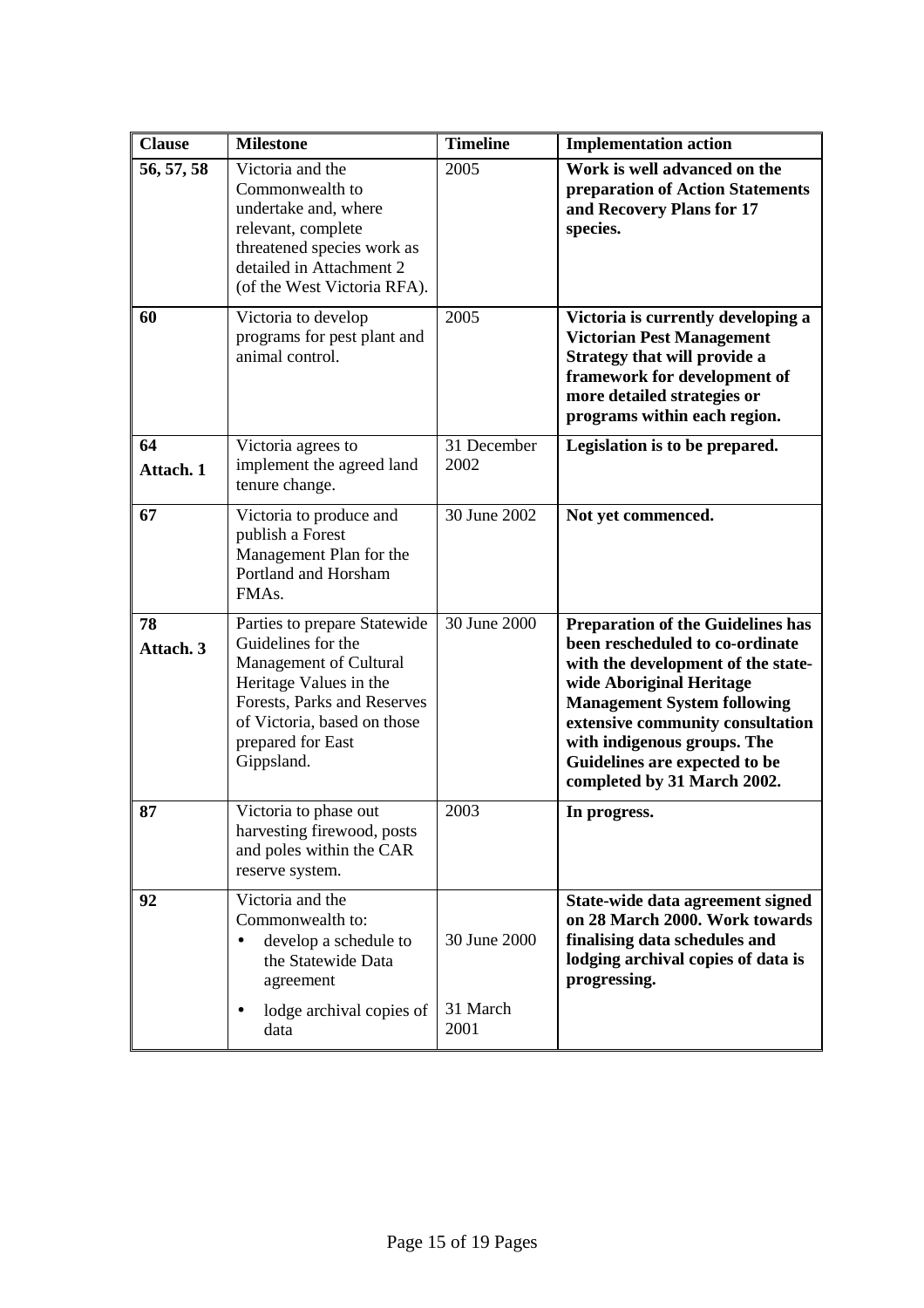| Clause    | <b>Milestone</b>                 | <b>Timeline</b> | <b>Implementation action</b>          |
|-----------|----------------------------------|-----------------|---------------------------------------|
| Attach. 1 | Victoria to prepare              | 2001            | <b>Victoria's Draft Native</b>        |
|           | <b>Regional Vegetation Plans</b> |                 | <b>Vegetation Management</b>          |
|           | covering the West Victoria       |                 | <b>Framework and Draft Native</b>     |
|           | region which provide for         |                 | <b>Vegetation Plans were released</b> |
|           | the protection of                |                 | for public consultation in August     |
|           | endangered, vulnerable or        |                 | 2000. The consultation period is      |
|           | rare EVCs on private land.       |                 | continuing.                           |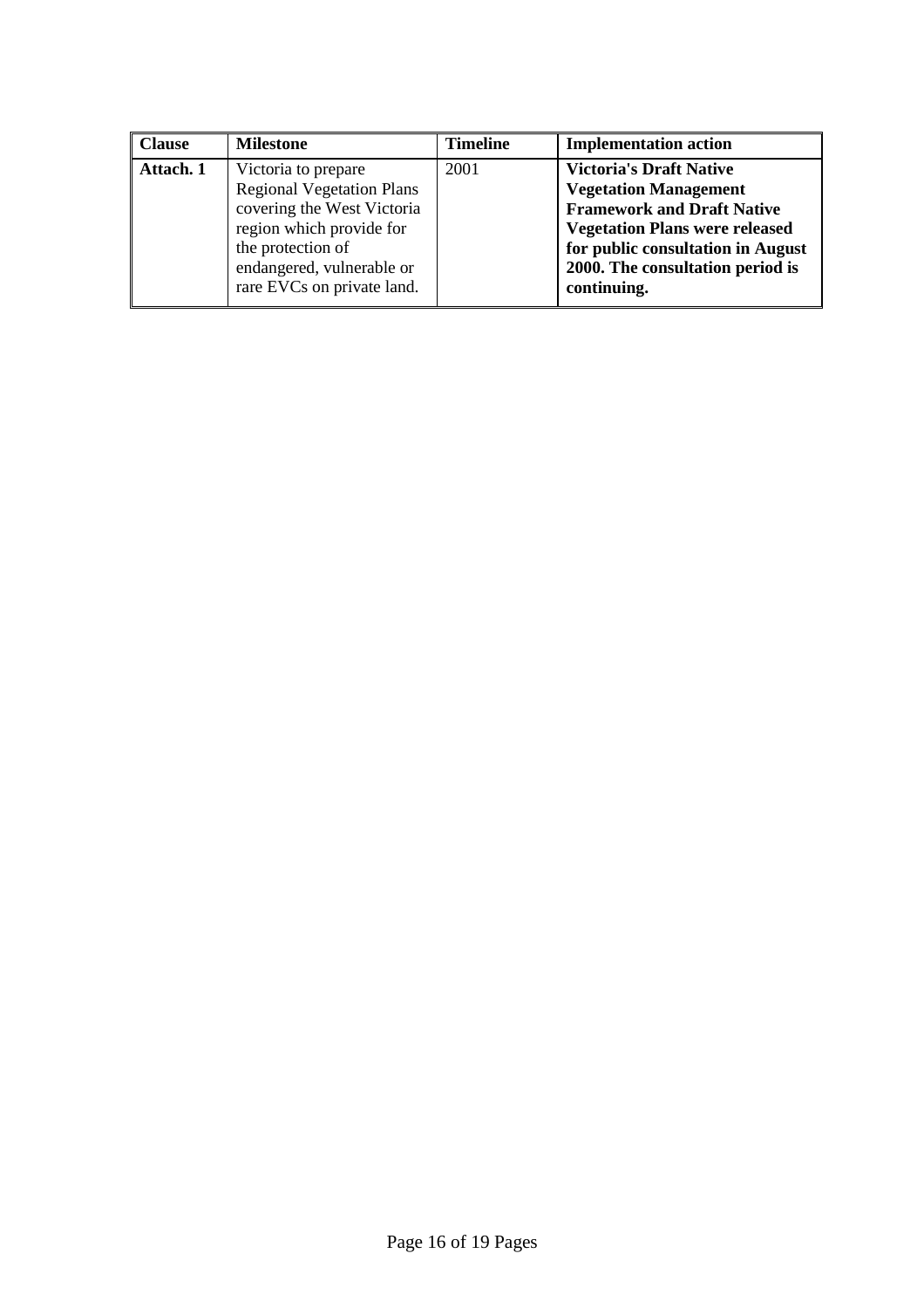| <b>Clause</b>       | <b>Milestone</b>                                                                                                                                                                                                                                                                                                                                                                                                        | <b>Timeline</b>     | <b>Implementation Action</b>                                                                                                                                                                                                                                                                                                                                                                                                                                                                                                                                           |
|---------------------|-------------------------------------------------------------------------------------------------------------------------------------------------------------------------------------------------------------------------------------------------------------------------------------------------------------------------------------------------------------------------------------------------------------------------|---------------------|------------------------------------------------------------------------------------------------------------------------------------------------------------------------------------------------------------------------------------------------------------------------------------------------------------------------------------------------------------------------------------------------------------------------------------------------------------------------------------------------------------------------------------------------------------------------|
| 26                  | Commonwealth to use its<br>best endeavours to<br>introduce legislation into<br>the Parliament to insert into<br>the Environment Protection<br>and Biodiversity<br><b>Conservation Act 1999</b><br>(Cwth) definitions of<br>'Forestry Operations',<br>'RFA Forestry Operations'<br>and 'RFA or Regional<br>Forest Agreement' identical<br>to those contained in the<br><b>Regional Forest</b><br>Agreements Bill (Cwth). | 30 June 2000        | <b>The Commonwealth</b><br><b>Environment Legislation</b><br>Amendment (No 1) Bill 2000 was<br>tabled in the Senate on 12 April<br>2000. This Bill included proposed<br>amendments to the <i>Environment</i><br><b>Protection and Biodiversity</b><br><b>Conservation Act 1999 to include</b><br>the definitions identical to those<br>in the Regional Forest<br><b>Agreements Bill. Debate on the</b><br><b>Bill was adjourned on 15 August</b><br>2000. The amendments have not<br>been agreed by the Federal<br>Parliament.                                         |
| 36, 39<br>Attach. 1 | Parties to report annually<br>on achievement of<br>milestones for the first five<br>years, and then as part of<br>the 5 yearly review.                                                                                                                                                                                                                                                                                  | Commencing<br>2001  | This is the first annual report.                                                                                                                                                                                                                                                                                                                                                                                                                                                                                                                                       |
| 46(c)<br>Attach. 10 | Victoria to implement the<br><b>Integrated Forest Planning</b><br>System and the Statewide<br><b>Forest Resource Inventory</b><br>in the Gippsland region.                                                                                                                                                                                                                                                              | 31 December<br>2002 | Development of the SFRI for<br>Gippsland is in progress. The<br>mapping and the inventory<br>component of the SFRI is<br>complete and the analysis<br>component has commenced.                                                                                                                                                                                                                                                                                                                                                                                         |
| 49 and 51           | Victoria and the<br>Commonwealth to develop<br>Sustainability Indicators.                                                                                                                                                                                                                                                                                                                                               | 2005                | A framework to develop<br>sustainability indicators in<br>conjunction with the Victorian<br><b>State of the Forest Report has</b><br>been agreed by the State and<br><b>Commonwealth. Research is</b><br>being conducted in Victoria to<br>develop and test various<br>sustainability indicators. A data<br>collection program commenced<br>for Montreal Process Category A<br>indicators in all regions of the<br>state. These data will be used to<br>assist in the program to develop<br><b>RFA</b> indicators of sustainable<br>forest management by RFA<br>areas. |

## **Table 5. Milestone Implementation – Gippsland**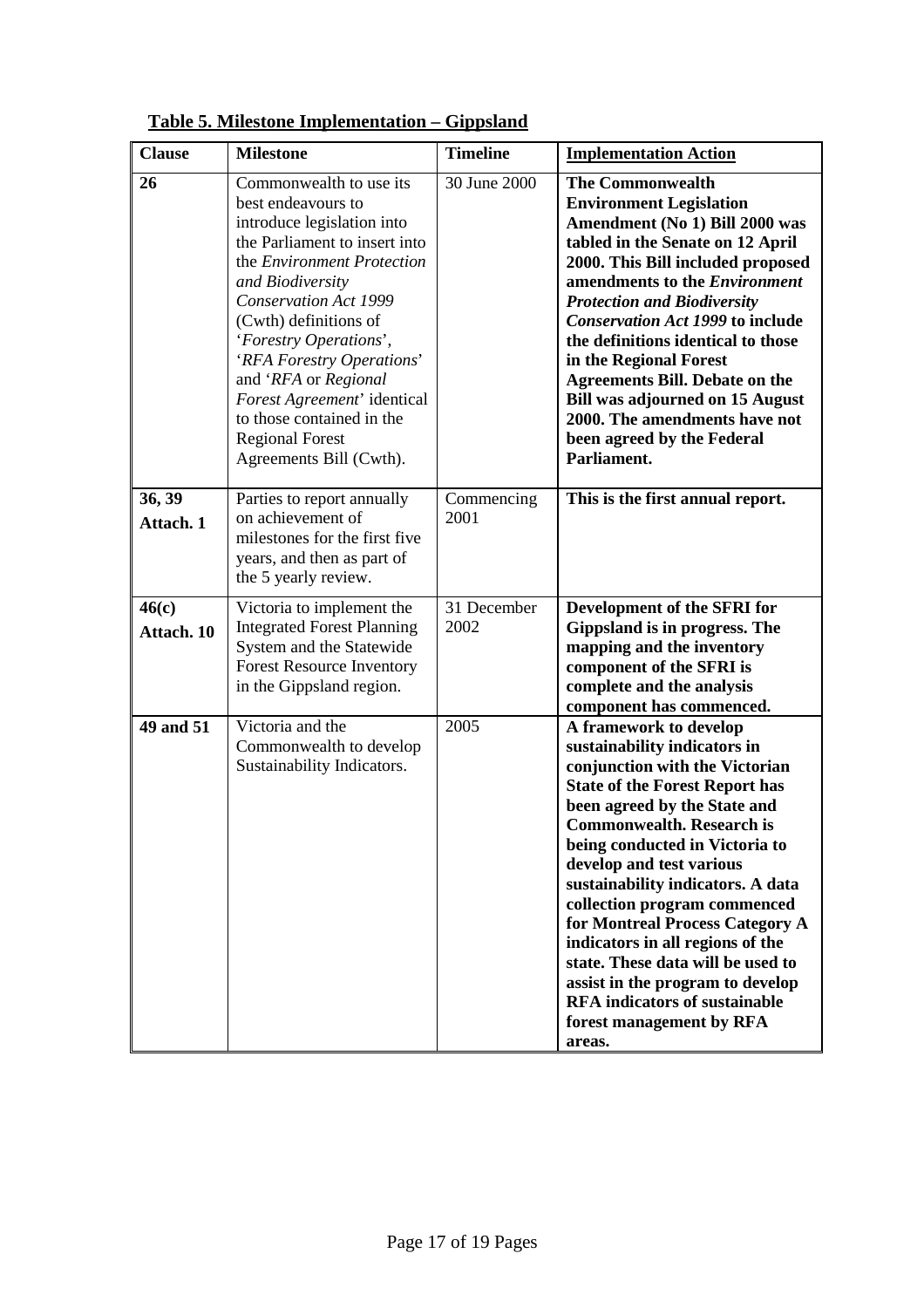| <b>Clause</b>   | <b>Milestone</b>                                                                                                                                                                                        | <b>Timeline</b>                         | <b>Implementation action</b>                                                                                                                                                                                                                                                                                           |
|-----------------|---------------------------------------------------------------------------------------------------------------------------------------------------------------------------------------------------------|-----------------------------------------|------------------------------------------------------------------------------------------------------------------------------------------------------------------------------------------------------------------------------------------------------------------------------------------------------------------------|
| 56, 58          | Victoria and the<br>Commonwealth to<br>undertake and, where<br>relevant, complete<br>threatened species work as<br>detailed in Attachment 2<br>(of the Gippsland RFA).                                  | 2005                                    | Work is well advanced on the<br>preparation of Action Statements<br>for 5 species.                                                                                                                                                                                                                                     |
| 60              | Victoria to develop<br>programs for pest plant and<br>animal control.                                                                                                                                   | 2005                                    | Victoria is currently developing a<br><b>Victorian Pest Management</b><br>Strategy that will provide a<br>framework for development of<br>more detailed strategies or<br>programs within each region.                                                                                                                  |
| 64<br>Attach. 1 | Victoria agrees to<br>implement the agreed land<br>tenure change.                                                                                                                                       | 31 December<br>2002                     | Legislation to add the<br>Wongungarra area to the Alpine<br><b>National Park was passed in June</b><br>2000 and will come into effect on<br>1 February 2001. Legislation is to<br>be prepared for the other changes<br>in land tenure.                                                                                 |
| 67              | Victoria to produce and<br>publish the Gippsland<br>Forest Management Plan.                                                                                                                             | 31 December<br>2001                     | <b>Preparation of the Gippsland</b><br><b>Proposed Forest Management</b><br>Plan is well advanced.                                                                                                                                                                                                                     |
| 78<br>Attach. 3 | Parties to prepare Statewide<br>Guidelines for the<br>Management of Cultural<br>Heritage Values in the<br>Forests, Parks and Reserves<br>of Victoria, based on those<br>prepared for East<br>Gippsland. | 30 June 2000                            | <b>Preparation of the Guidelines has</b><br>been rescheduled to co-ordinate<br>with the development of the state-<br>wide Aboriginal Heritage<br><b>Management System following</b><br>extensive community consultation<br>with indigenous groups. The<br>Guidelines are expected to be<br>completed by 31 March 2002. |
| 87              | Victoria to phase out<br>harvesting of firewood,<br>posts and poles within the<br>CAR reserve system.                                                                                                   | 2003                                    | In progress.                                                                                                                                                                                                                                                                                                           |
| 92              | Victoria and the<br>Commonwealth to:<br>develop a schedule to<br>٠<br>the Statewide Data<br>agreement;<br>lodge archival copies of<br>data                                                              | <b>30 June 2000</b><br>31 March<br>2001 | State-wide data agreement signed<br>on 28 March 2000. Work towards<br>finalising data schedules and<br>lodging archival copies of data is<br>progressing.                                                                                                                                                              |